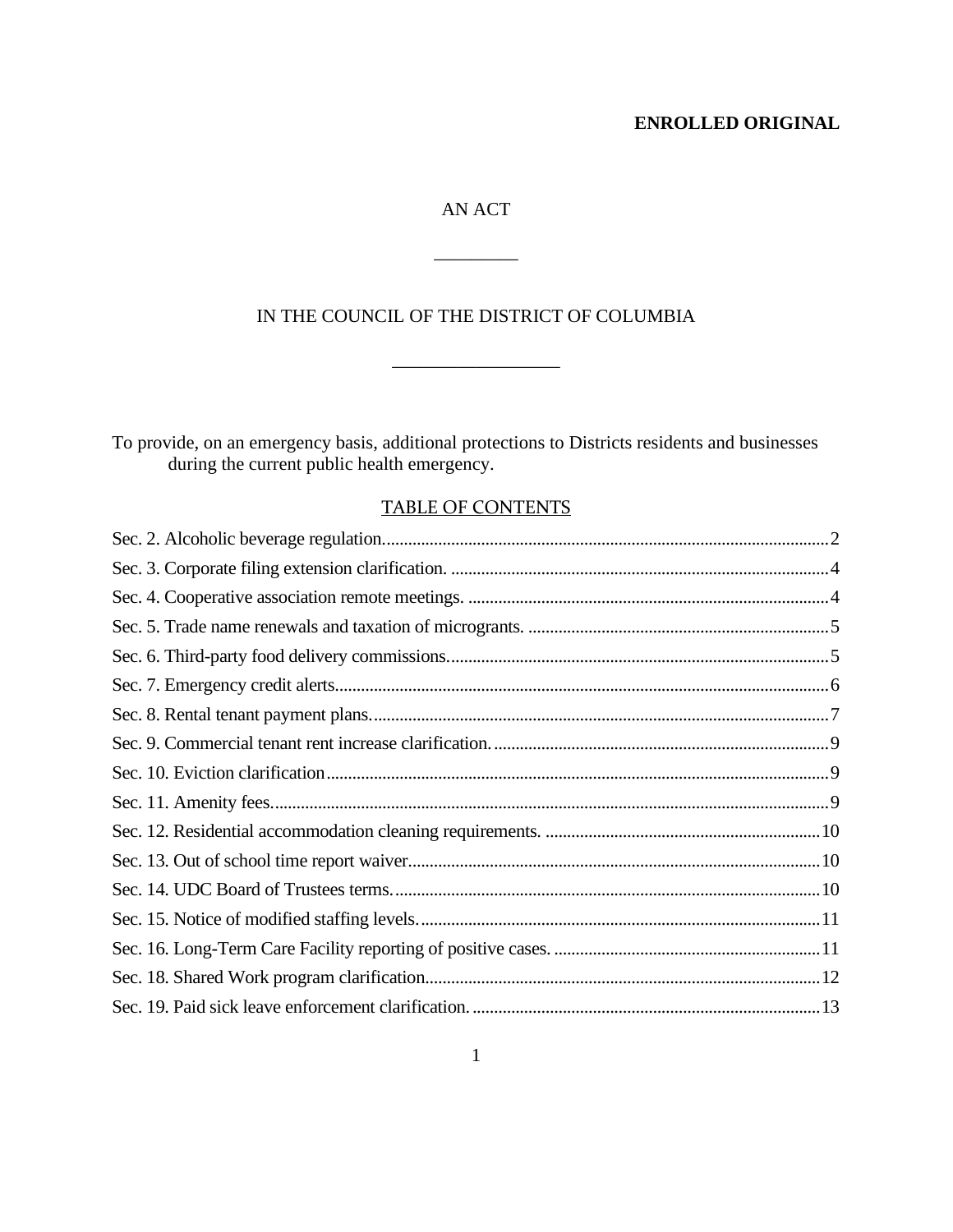BE IT ENACTED BY THE COUNCIL OF THE DISTRICT OF COLUMBIA, That this act may be cited as the "Coronavirus Omnibus Emergency Amendment Act of 2020".

Sec. 2. Alcoholic beverage regulation.

Title 25 of the District of Columbia Official Code is amended as follows:

(a) Section 25-113(a)(3) is amended by adding a new subparagraph (D) to read as follows:

" $(D)(i)$  An on-premises retailer's licensee, class C/R, D/R, C/T, D/T, C/H, D/H, C/N, D/N, C/X, or D/X, including a multipurpose facility or private club, that is registered with the Board under subparagraph (C) of this paragraph may register with the Board to sell beer, wine, or spirits in closed containers accompanied by one or more prepared food items for off-premises consumption from one additional location other than the licensed premises. Board approval shall not be required for the additional registration under this subsection; provided, that:

"(I) The licensee separately registers with the Board and receives written authorization from ABRA prior to offering alcoholic beverages for carryout or delivery at the additional location;

"(II) The licensee, the additional location's owner, or a prior tenant at the additional location possesses a valid certificate of occupancy for the building used as the additional location, unless the additional location is located on outdoor private space; "(III) The licensee has been legally authorized by the

owner of the building or the property utilized as the additional location to utilize the space for carryout and delivery;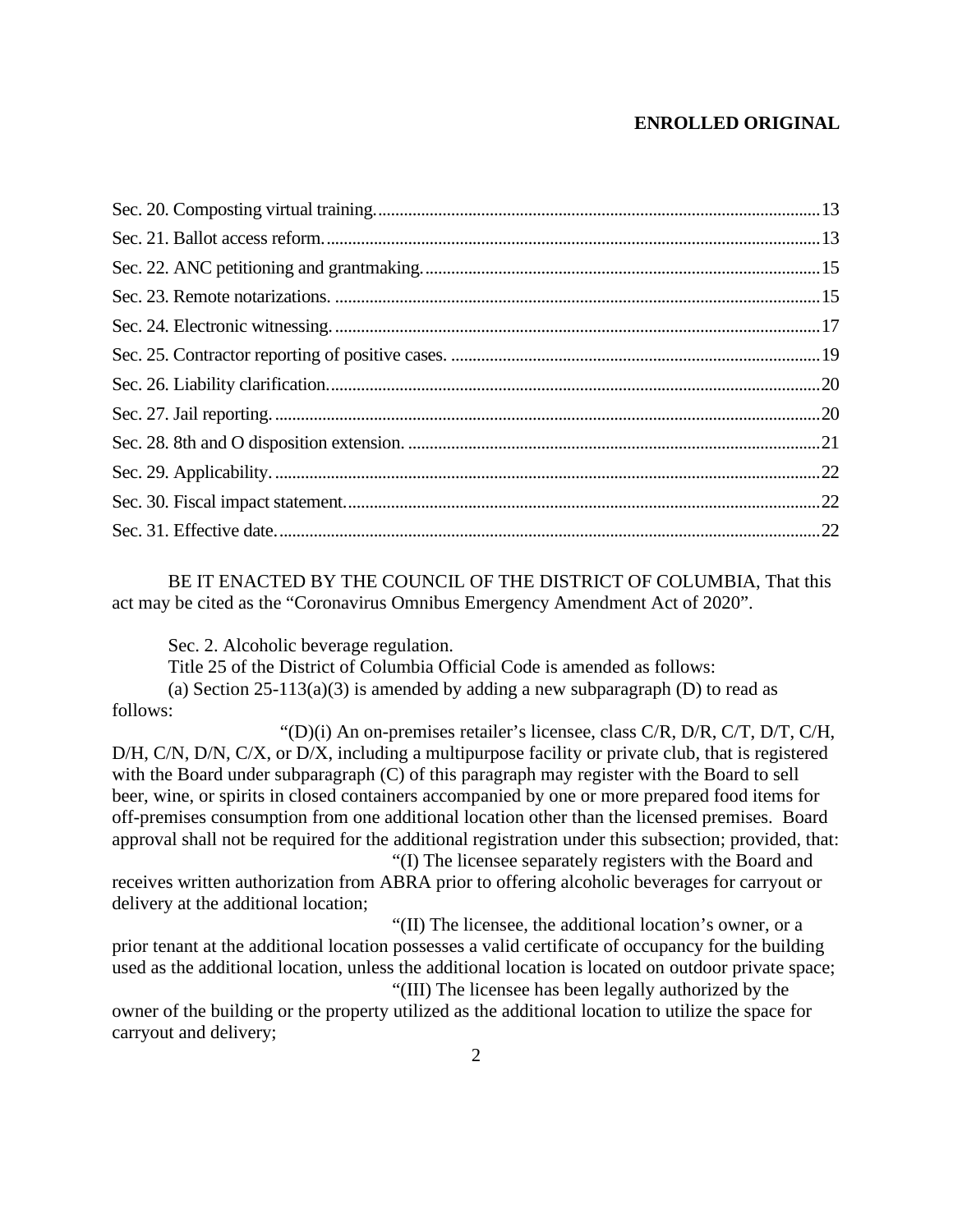"(IV) The licensee agrees to follow all applicable Department of Consumer and Regulatory Affairs and Department of Health laws and regulations; and

"(V) The additional location from which the licensee intends to offer alcoholic beverages for carryout or delivery is located in a commercial or mixeduse zone as defined in the zoning regulations for the District.

"(ii) The on-premises retailer's licensee shall not offer beer, wine, or spirits for carryout and delivery on public space; except, that an additional location under this subparagraph may include a sidewalk café that has been issued a public-space permit by the District Department of Transportation.

"(iii) The on-premises retailer's licensee who has been registered to offer beer, wine, or spirits for carryout or delivery in accordance with this subparagraph shall do so only at the additional location.

"(iv) An on-premises retailer's licensee who has been registered to offer beer, wine, or spirits for carryout or delivery in accordance with this subparagraph may do so for no longer than 30 calendar days. The Board may approve a written request from an onpremises licensee to extend carryout or delivery alcohol sales from an additional location pursuant to this subparagraph for one additional 30 calendar-day period. A licensee shall not offer beer, wine, or spirits for carryout or delivery for off-premises consumption from the additional location for more than 60 calendar days unless a completed application to do so has been filed with the Board with notice provided to the public in accordance with § 25-421.

"(v) The on-premises retailer's licensee may sell and deliver alcoholic beverages for carryout and delivery from an additional location in accordance with this subparagraph only between the hours of 7:00 a.m. and midnight, 7 days a week.

"(vi) The Board may fine an on-premises retailer's licensee, or suspend, cancel, or revoke an on-premises retailer's license, and shall revoke an on-premises retailer's licensee's registration to offer beer, wine, or spirits for carryout or delivery at the additional location if the licensee fails to comply with sub-subparagraphs (i)-(v) of this subparagraph.".

(b) Chapter 4 is amended as follows:

(1) Section 25-401(c) is amended by striking the phrase "shall sign a notarized statement certifying" and inserting the phrase "shall sign a statement with an original signature, which may be a signature by wet ink, an electronic signature, or a signed copy thereof, certifying" in its place.

(2) Section 25-403(a) is amended by striking the phrase "verify, by affidavit," and inserting the word "self-certify" in its place.

(3) Section 25-421(e) is amended by striking the phrase "by first-class mail, postmarked not more than 7 days after the date of submission" and inserting the phrase "by electronic mail on or before the first day of the 66-day public comment period" in its place.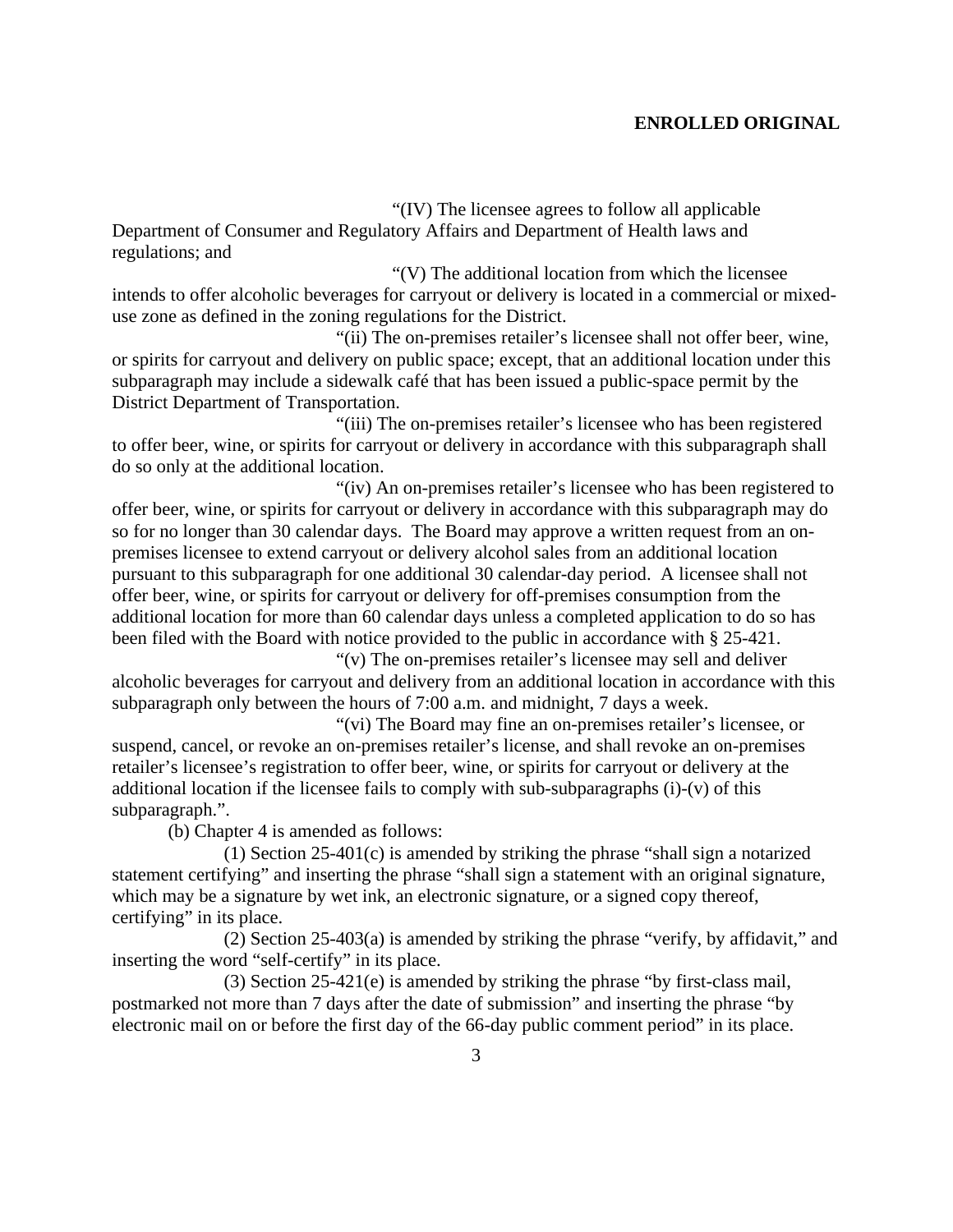(4) Section 25-423 is amended as follows:

(A) Subsection (e) is amended as follows:

(i) Strike the phrase "45-day protest period" and insert the phrase "66-day protest period" in its place.

(ii) Strike the phrase "45 days" and insert the phrase "66 days" in

its place.

(B) Subsection (h) is amended by striking the phrase "45-day public comment period" and inserting the phrase "66-day public comment period "in its place.

(5) Section 25-431 is amended as follows:

(A) Subsection (f) is amended by striking the phrase "45-day protest period" and inserting the phrase "66-day protest period" in its place.

(B) Subsection (g) is amended by striking the phrase "45 days" and inserting the phrase "66 days" in its place.

(c) Section 25-791(a)(1) is amended by striking the phrase "21 or more calendar days," and inserting the phrase "21 or more calendar days, excluding each day during a period of time for which the Mayor has declared a public health emergency pursuant to section 5a of the District of Columbia Public Emergency Act of 1980, effective October 17, 2002 (D.C. Law 14- 194; D.C. Official Code § 7-2304.01)," in its place.

Sec. 3. Corporate filing extension clarification.

The amendatory section 29-102.12(e) of the District of Columbia Official Code in section 204 of the COVID-19 Response Emergency Amendment Act of 2020, effective March 17, 2020 (D.C. Act 23-247; 67 DCR 3093), is amended to read as follows:

"(e) There shall be no late fee for delivering the biennial report for 2020 required by § 29-102.11(c); provided, that the biennial report for 2020 be delivered to the Mayor for filing by June 1, 2020.".

Sec. 4. Cooperative association remote meetings.

Title 29 of the District of Columbia Official Code is amended as follows:

(a) Section 405.01(e) is amended by striking the phrase "The articles of incorporation or bylaws may provide that an annual" and inserting the phrase "An annual" in its place.

(b) Section 910 is amended by striking the phrase "If authorized by the articles or bylaws" and inserting the phrase "During a period for which a public health emergency has been declared pursuant to section 5a of the District of Columbia Public Emergency Act of 1980, effective October 17, 2002 (D.C. Law 14-194, D.C. Official Code § 7-2304.01), regardless of whether remote regular and special meetings of members are authorized by the articles or bylaws" in its place.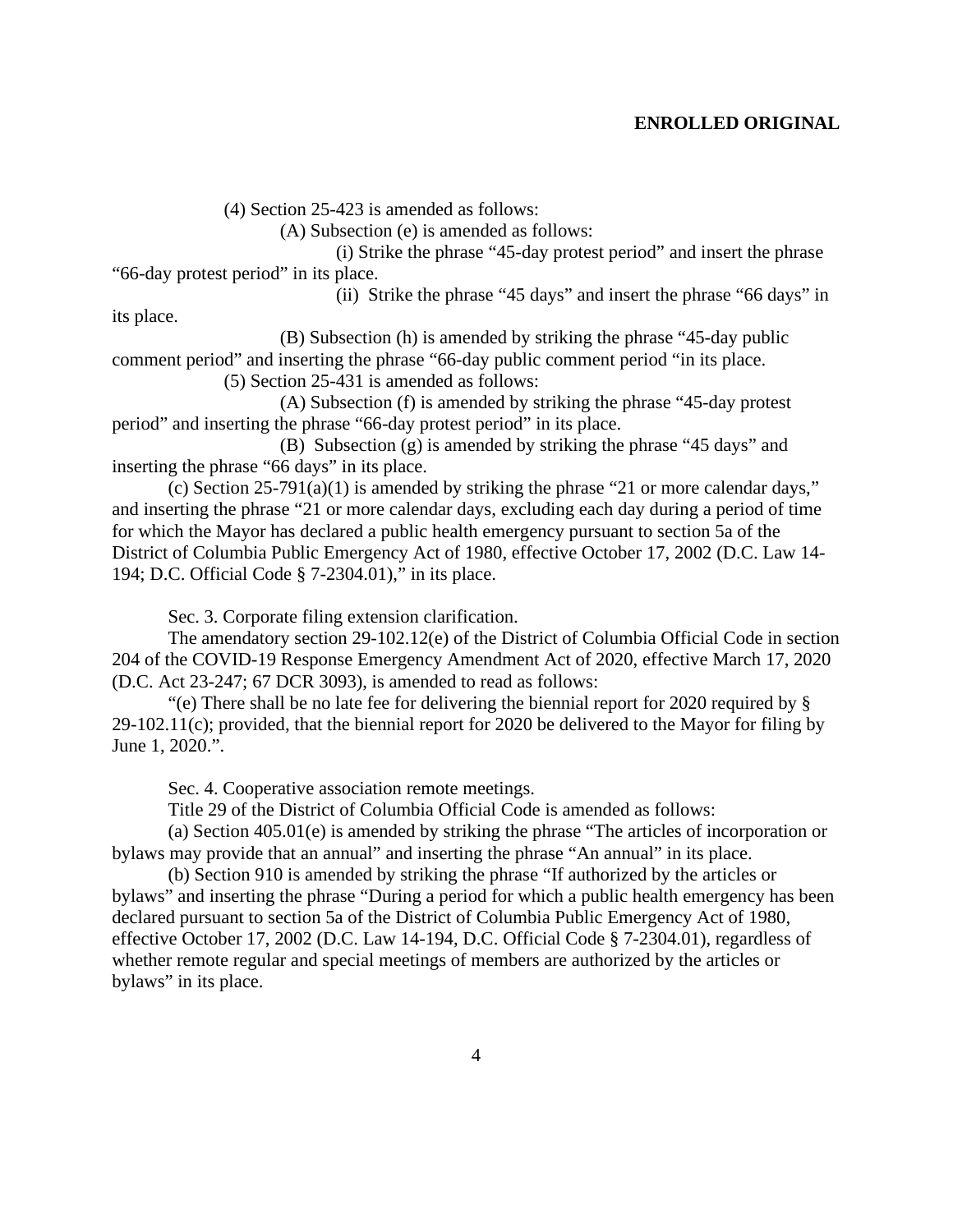Sec. 5. Trade name renewals and taxation of microgrants.

Title 47 of the District of Columbia Official Code is amended as follows:

(a) Section  $47-1803.02(a)(2)$  is amended by adding a new subparagraph (HH) to read as follows:

"(HH) Public health emergency small business grants awarded pursuant to section 202 of the COVID-19 Response Emergency Amendment Act of 2020, effective March 17, 2020 (D.C. Act 23-247; 67 DCR 3093).".

(b) Section 47-2855.04 is amended by adding a new subsection (c) to read as follows:

"(c) There shall be no late fee for trade name renewal applications required by rules promulgated under subsection (a) of this section to be filed by April 1, 2020; provided, that the trade name renewal application be filed by June 1, 2020.".

Sec. 6. Third-party food delivery commissions.

(a) During a period of time for which the Mayor has declared a public health emergency pursuant to section 5a of the District of Columbia Public Emergency Act of 1980, effective October 17, 2002 (D.C. Law 14-194; D.C. Official Code § 7-2304.01), ("public health emergency") a person, corporation, partnership, or association operating a third-party food platform within the District shall register with the Department of Consumer and Regulatory Affairs.

(b) Notwithstanding any provision of District law, during a public health emergency, it shall be unlawful for a person to cause a third-party food delivery platform to charge a restaurant a commission fee for the use of the platform's services for delivery or pick-up that totals more than 15% of the purchase price per online order.

(c) It shall be unlawful for a person to cause a third-party food delivery platform to reduce the compensation rate paid to a delivery service driver or garnish gratuities in order to comply with subsection (b) of this section.

(d) During a public health emergency, at the time a final price is disclosed to a customer for the intended purchase and delivery of food from a restaurant through a third-party food delivery platform and before that transaction is completed by the customer, the third-party food delivery platform shall disclose to the customer, in plain language and in a conspicuous manner, any commission, fee, or any other monetary payment imposed by the third-party food delivery platform on the restaurant as a term of a contract or agreement between the platform and the restaurant in connection with the restaurant's use of the platform.

(e)(1) A person who violates this section shall be subject to a fine of not less than \$250 and not more than \$1,000 for each such violation.

(2) A violation of this section shall be a civil infraction for purposes of the Department of Consumer and Regulatory Affairs Civil Infractions Act of 1985, effective October 5, 1985 (D.C. Law 6-42; D.C. Official Code § 2-1801.01 *et seq*.).

(f) For purposes of this section: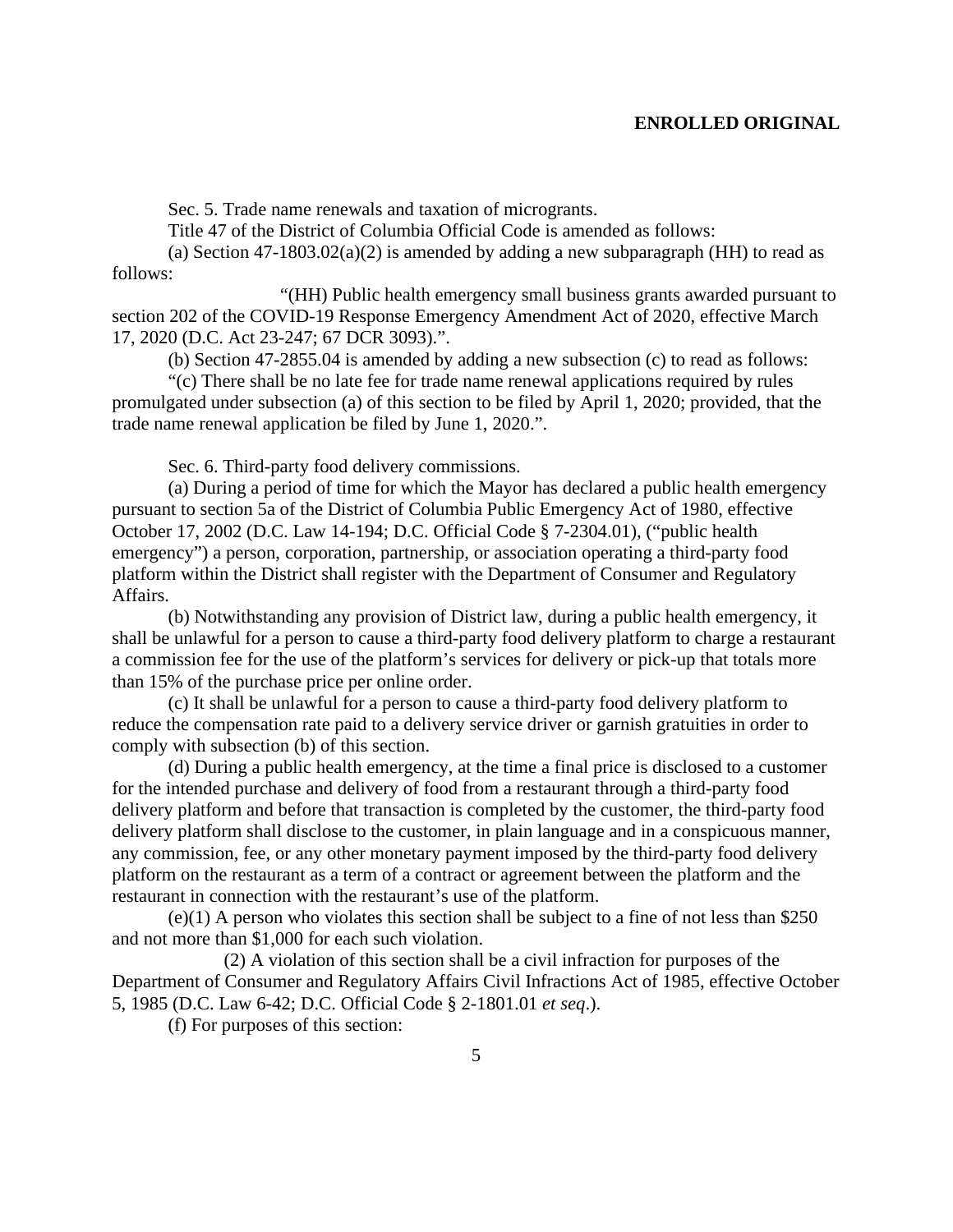(1) "Online order" means an order placed by a customer through a platform provided by the third-party food delivery service for delivery or pickup within the District.

(2) "Purchase price" means the menu price of an online order, excluding taxes, gratuities, or any other fees that may make up the total cost to the customer of an online order.

(3) "Restaurant" shall have the same meaning as provided in § 25-101(43).

(4) "Third-party food delivery platform" means any website, mobile application, or other internet service that offers or arranges for the sale of food and beverages prepared by, and the same-day delivery or same-day pickup of food and beverages from, restaurants.

(g) The Mayor, pursuant to Title I of the District of Columbia Administrative Procedure Act, approved October 21, 1968 (82 Stat. 1204; D.C. Official Code § 2-501 *et seq*.), may issue rules to implement the provisions of this section.

Sec. 7. Emergency credit alerts.

Chapter 38 of Title 28 of the District of Columbia Official Code is amended as follows: (a) A new section 28-3862.01 is added to read as follows:

"§ 28-3862.01. COVID-19 Emergency credit alert.

"(a) If a consumer demonstrates evidence of financial hardship resulting directly or indirectly from the cause of the public health emergency during the period of time for which the Mayor has declared a public health emergency pursuant to section 5a of the District of Columbia Public Emergency Act of 1980, effective October 17, 2002 (D.C. Law 14-194; D.C. Official Code § 7-2304.01), and for 60 days following ("covered time period"), a consumer reporting agency that maintains a file on the consumer shall include an alert ("COVID-19 alert") in that file indicating that the consumer has been financially impacted by the COVID-19 emergency and shall provide that alert along with or accompanying any consumer report or credit score provided by the agency, beginning on the date of such request, unless the consumer requests that such COVID-19 alert be removed.

"(b) No user of a consumer report shall use or take into consideration any adverse information in a report that was the result of an action or inaction by a consumer that occurred during the covered time period if there is a COVID-19 alert included along with or accompanying the consumer's report or provided with the consumer's credit score pursuant to subsection (a) of this section.

"(c) This section shall not apply to a federal credit union, as defined by 12 U.S.C. § 1752(1), a national bank, as defined by 12 U.S.C.  $\S$  25b(a)(1)), or a federal savings association, as defined by 12 U.S.C. § 1462(3)); except, that this non-applicability exception shall not apply to any entity to which the savings clause at  $12$  U.S.C.  $\S$  25b(b)(2)) applies.

"(d) When a District resident requests a copy of a credit report pursuant to 15 U.S.C. § 1681j, the entity providing the credit report must notify the resident of his or her right to request a COVID-19 alert to accompany the credit report.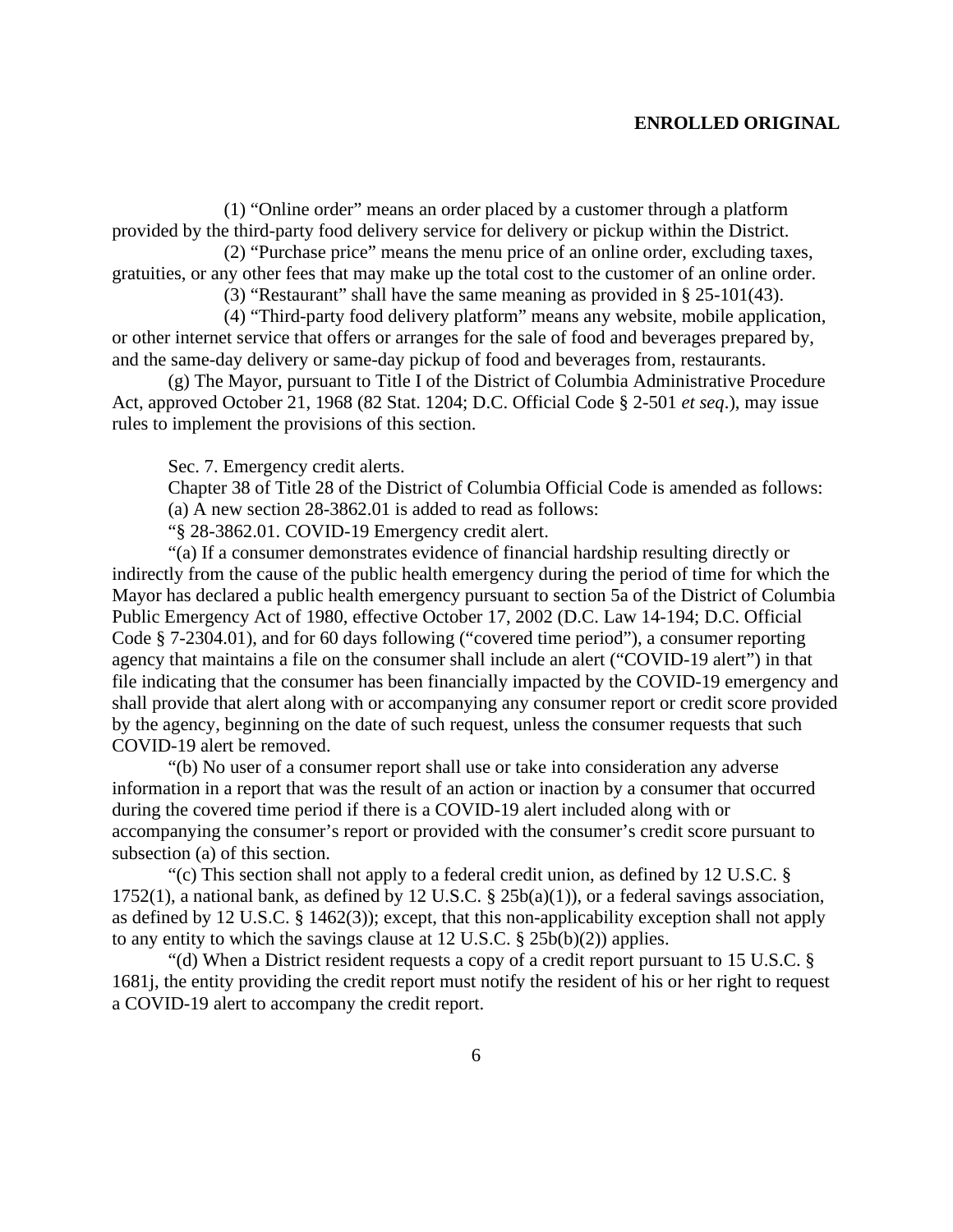$\mathcal{C}(e)(1)$  If any person or entity violates this section, the affected consumer may bring a civil action for:

"(A) Injunctive relief to prevent or restrain further violation of this

section;

"(B) Actual damages; and

"(C) Reasonable attorney's fees and costs of the action.

"(2) If a credit reporting agency willfully violates this section, the affected consumer may obtain punitive damages, except in the case of negligence as provided by 15 U.S.C. § 1681h(e)).

"(f)(1) The Attorney General may petition the Superior Court of the District of Columbia for temporary or permanent injunctive relief for, and for an award of restitution for property lost or damages suffered by a consumer as a consequence of, a violation of this section, or fraudulent or deceptive conduct in violation of this section that harms a District resident.

"(2) In an action under this section, the Attorney General may recover:

"(A) A civil penalty not to exceed \$1,000 for each violation; and

"(B) Reasonable attorney's fees and costs of the action.

"(g) The following terms shall have the same meaning as defined in  $\S$  28-3861:

" $(1)$  "Consumer;"

"(2) "Credit report;" and

"(3) "Credit reporting agency.

"(h) This section shall not be construed in a manner inconsistent with the Fair Credit Reporting Act, 15 U.S. C. § 1681 *et seq.*, or any other federal law or regulation.".

Sec. 8. Rental tenant payment plans.

(a) During a period of time for which the Mayor has declared a public health emergency pursuant to section 5a of the District of Columbia Public Emergency Act of 1980, effective October 17, 2002 (D.C. Law 14-194; D.C. Official Code § 7-2304.01), and for one year thereafter ("covered time period"), a provider shall develop a rent-payment-plan program ("Program") for eligible residential and commercial tenants. Under the Program, a provider shall:

(1) Permit an eligible tenant to enter into a payment plan for rent that comes due during the covered time and prior to cessation of the tenancy ("payment plan");

(2) Waive any fee or penalty arising out of entering into a payment plan;

(3) Not report to a credit bureau as delinquent the rent that is subject to the payment plan or report the payment plan as derogatory information; and

(4) Notify all tenants of the availability, terms, and application process for the Program.

(b)(1) A provider shall permit a tenant with a payment plan to pay an amount greater than the monthly amount provided for in the payment plan.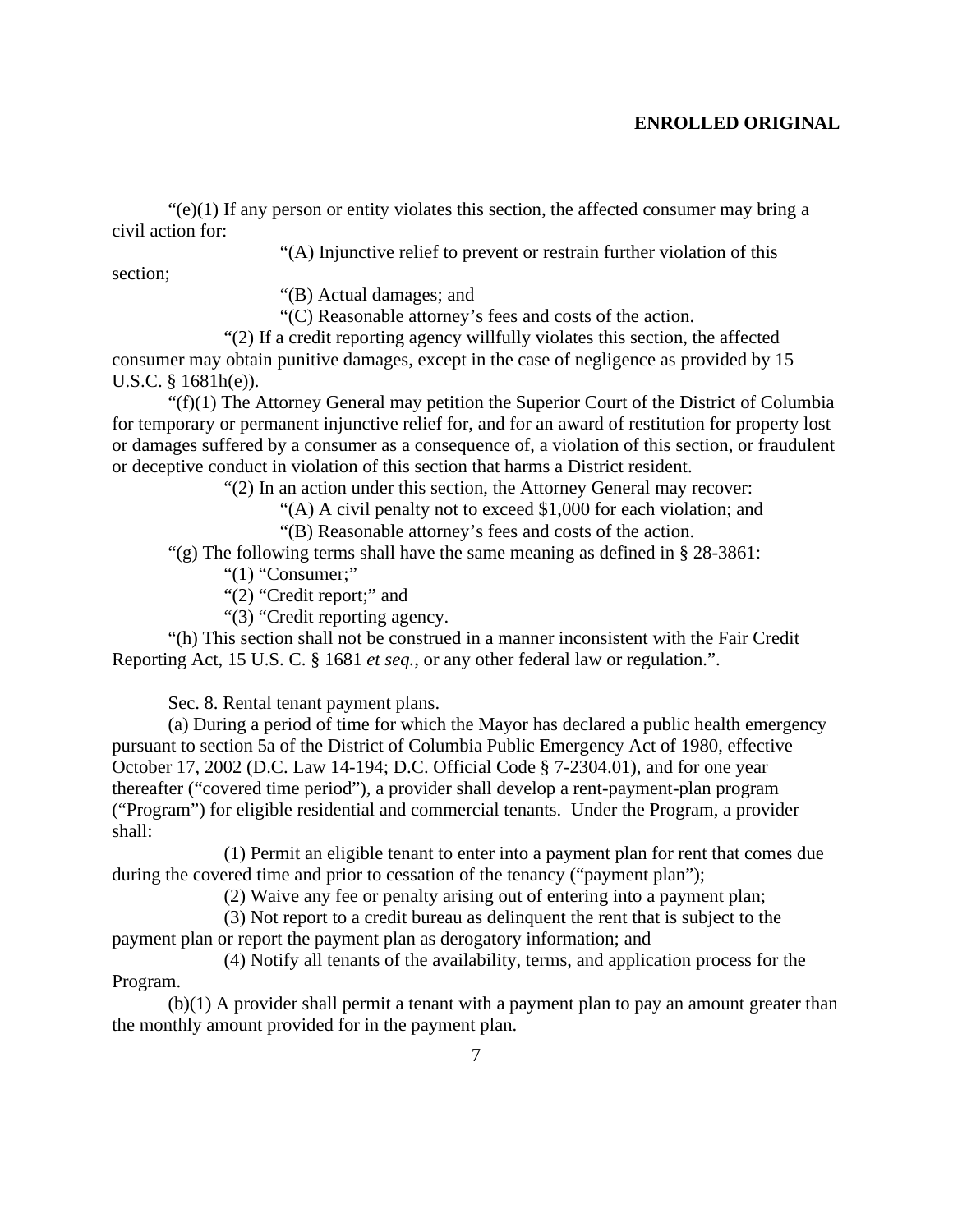(2) A provider shall not require or request a tenant to provide a lump-sum payment in excess of the amount required under a payment plan.

(3) A provider shall agree in writing to the terms of the payment plan.

(4) A provider may use any security deposit, last month's rent, or other amount held by the provider on behalf of the tenant to satisfy amounts owed under a payment plan; provided, that the tenant agree in writing to such use.

(c) A provider shall establish procedures governing how tenants are to apply for its Program, including requiring a tenant to submit supporting documentation. An application shall be made available online and by telephone.

(d) A provider shall approve each application in which a tenant:

(1) Demonstrates to the provider evidence of a financial hardship resulting directly or indirectly from the public health emergency, regardless of an existing delinquency or a future inability to make rental payments established prior to the start of the public health emergency; and

(2) Agrees in writing to make payments in accordance with the payment plan.

(e)(1) A provider who receives an application for a payment plan pursuant to this section shall retain the application, whether approved or denied, for at least 3 years.

(2) Upon request, a provider shall make an application for a payment plan available to:

(A) For residential tenants, the Rent Administrator and Office of the Tenant Advocate; and

(B) For commercial tenants, the Department of Consumer and Regulatory Affairs.

(f)(1) A residential tenant whose application for a payment plan is denied may file a written complaint with the Rent Administrator. The Rent Administrator shall forward the complaint to the Office of Administrative Hearings for adjudication.

(2) A commercial tenant whose application for a payment plan is denied may file a written complaint with the Department of Consumer and Regulatory Affairs. The Department of Consumer and Regulatory Affairs shall forward the complaint to the Office of Administrative Hearings for adjudication.

(g) For the purposes of this section, the term:

(1) "Eligible tenant" means a tenant of a residential or commercial retail property

that:

(A) Has notified the landlord of an inability to pay all or a portion of the rent due as a result of the public health emergency;

(B) Is not currently receiving a rent reduction pursuant to section 202 of the COVID-19 Response Supplemental Emergency Amendment Act of 2020, effective April 10, 2020 (D.C. Act 23-286; 67 DCR 4178); provided, that a tenant not currently receiving such a rent reduction otherwise remains eligible under this section; and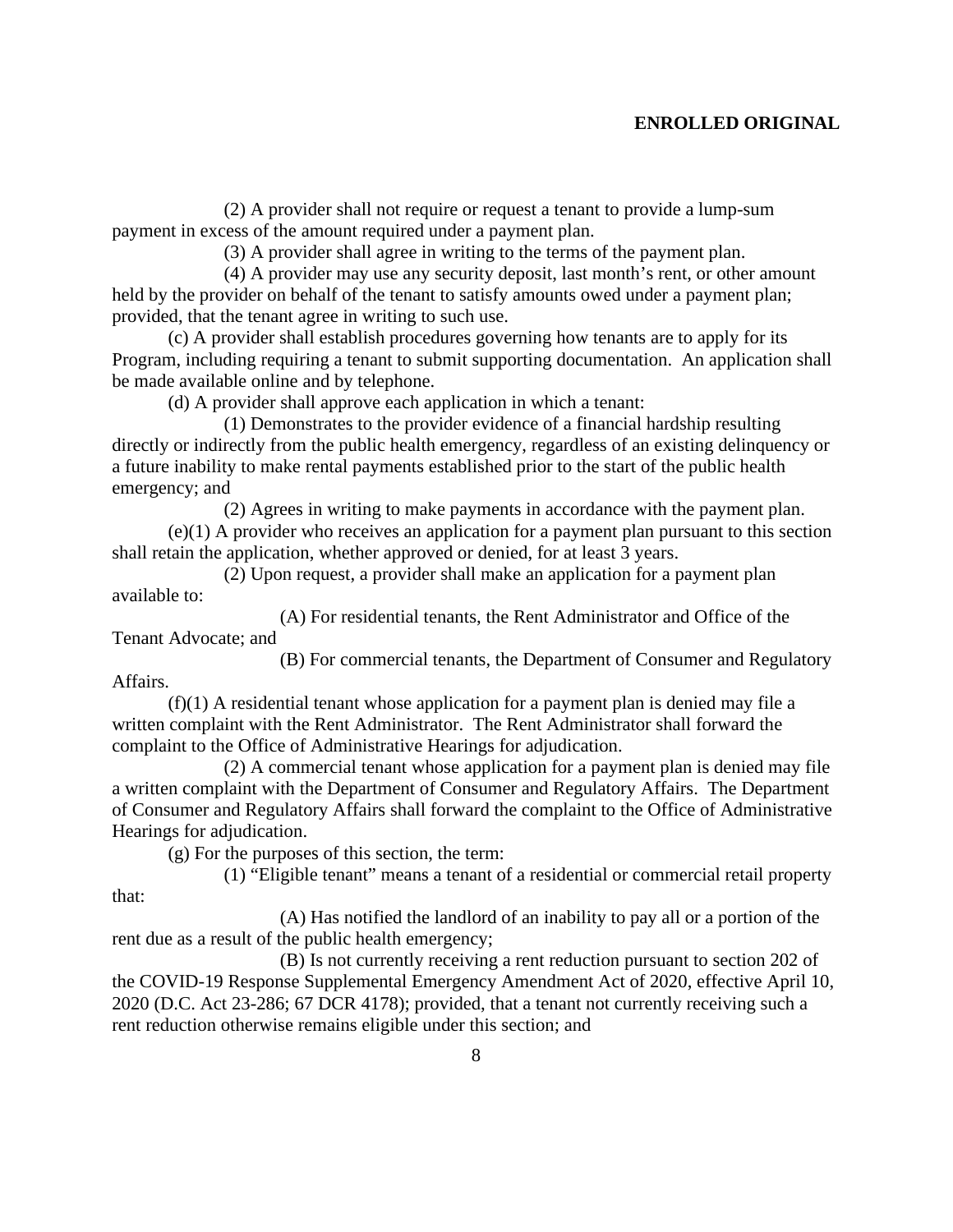(C) Is not a franchise unless the franchise is owned by a District resident and operated in the District.

(2) "Housing provider" means a person who is:

(A) A residential landlord, residential owner, residential lessor, residential sublessor, residential assignee, or the agent of any of the foregoing or any other person receiving or entitled to receive the rents or benefits for the use or occupancy of any residential rental unit within a housing accommodation within the District; and

(B) Has 5 or more residential units currently rented or available for rent. (3) "Non-housing provider" means a person who is a non-residential landlord, non-residential owner, non-residential lessor, non-residential sublessor, non-residential assignee, a non-residential agent of a landlord, owner, lessor, sublessor, or assignee, or any other person receiving or entitled to receive rents or benefits for the use or occupancy of a commercial unit. (4) "Provider" means a housing provider or a non-housing provider.

Sec. 9. Commercial tenant rent increase clarification.

The amendatory section 203(e) of the COVID-19 Response Supplemental Emergency Amendment Act of 2020, effective April 10, 2020 (D.C. Act 23-286; 66 DCR 4178), in section 2(b) of the COVID-19 Supplemental Corrections Emergency Amendment Act of 2020, effective May 4, 2020 (D.C. Act 23-299; 67 DCR  $\Box$ ), is amended as by striking the phrase "commercial property" and inserting the phrase "commercial retail property" in its place.

Sec. 10. Eviction clarification

Section 16-1501 of the District of Columbia Official Code is amended as follows:

(a) The existing text is designated as subsection (a).

(b) A new subsection (b) is added to read as follows:

"(b) During a period of time for which the Mayor has declared a public health emergency pursuant to section 5a of the District of Columbia Public Emergency Act of 1980, effective October 17, 2002 (D.C. Law 14-194; D.C. Official Code 7-2304.01), and for 60 days thereafter, the person aggrieved shall not file a complaint seeking relief pursuant to this section.".

Sec. 11. Amenity fees.

Section 211 of the Rental Housing Act of 1985, effective July 17, 1985 (D.C. Law 6-10; D.C. Official Code § 42-3502.11), is amended as follows:

(a) The existing text is designated as subsection (a).

(b) A new subsection (b) is added to read as follows:

"(b) If, during a public health emergency that has been declared pursuant to section 5a of the District of Columbia Public Emergency Act of 1980, effective October 17, 2002 (D.C. Law 14-194; D.C. Official Code § 7-2304.01), and consistent with applicable law or an order issued by the Mayor pursuant to section 5a of the District of Columbia Public Emergency Act of 1980,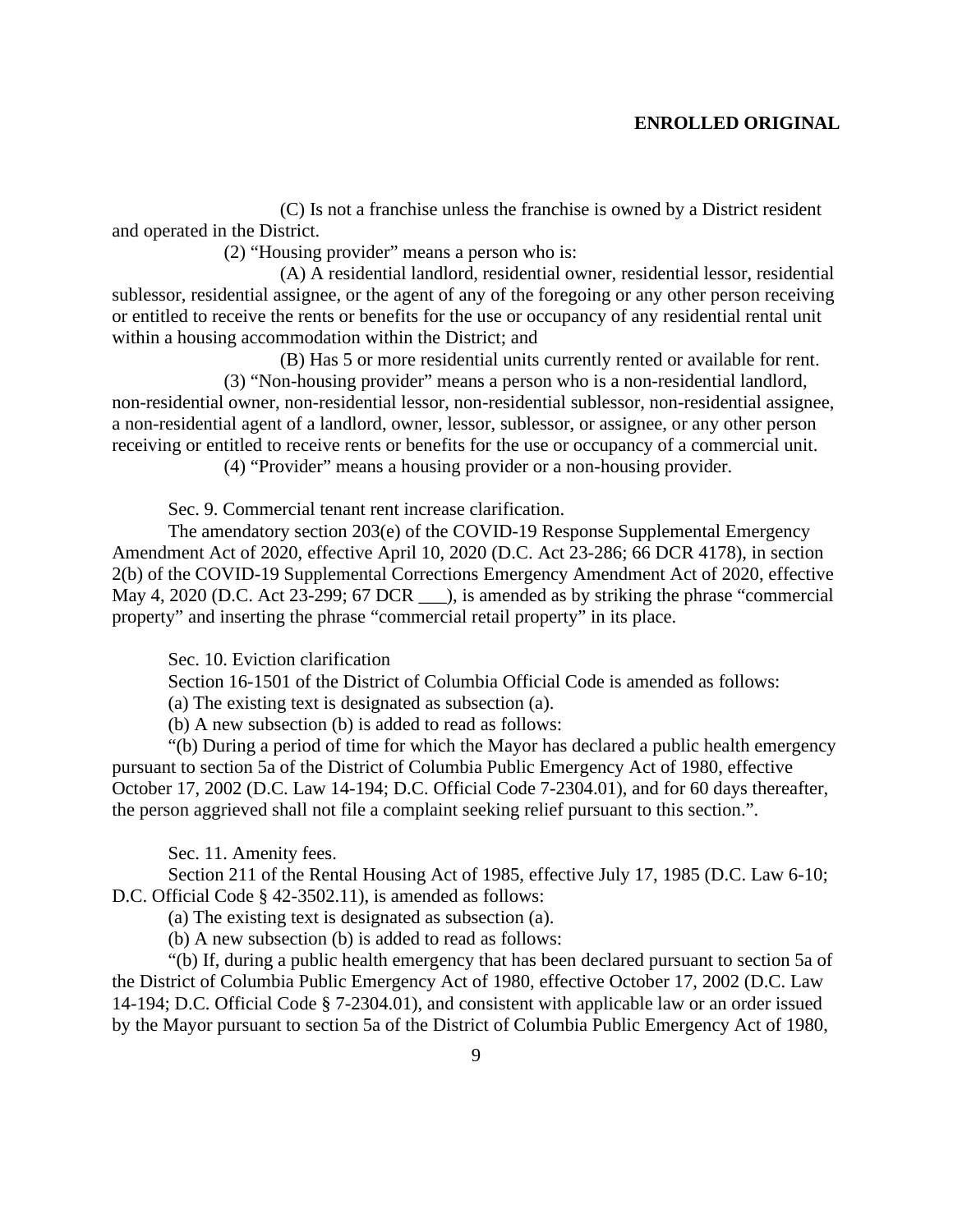effective October 17, 2002 (D.C. Law 14-194; D.C. Official Code § 7-2304.01), a housing provider temporarily stops providing:

"(1) An amenity that a tenant pays for in addition to the rent charged, then the housing provider shall refund to the tenant pro rata any fee charged to the tenant for the amenity during the public health emergency; or

"(2) A service or facility that is lawfully included in the rent charged, then the housing provider shall not be required to reduce the rent charged pursuant to subsection (a) of this section.".

Sec. 12. Residential accommodation cleaning requirements.

(a) During a period of time for which a public health emergency has been declared pursuant to section 5a of the District of Columbia Public Emergency Act of 1980, effective October 17, 2002 (D.C. Law 14-194; D.C. Official Code § 7-2304.01), the owner or representative of the owner of a housing accommodation shall clean common areas of the housing accommodation on a regular basis, including surfaces that are regularly touched, such as doors, railings, seating, and the exterior of mailboxes.

(b) For the purposes of this section "housing accommodation" means any structure or building in the District containing one or more residential units that are not occupied by the owner of the housing accommodation, including any apartment, efficiency apartment, room, accessory dwelling unit, cooperative, homeowner association, condominium, multifamily apartment building, nursing home, assisted living facility, or group home.

(c) The Mayor may, pursuant to Title I of the District of Columbia Administrative Procedure Act, approved October 21, 1968 (82 Stat. 1204; D.C. Official Code § 2-501 *et seq*.), promulgate rules to implement this section.

Sec. 13. Out of school time report waiver.

Section 8 of the Office of Out of School Time Grants and Youth Outcomes Establishment Act of 2016, effective April 7, 2017 (D.C. Law 21-261; D.C. Official Code § 2-1555.07), is amended by adding a new subsection (c) to read as follows:

"(c) During a period of time for which the Mayor has declared a public health emergency pursuant to section 5a of the District of Columbia Public Emergency Act of 1980, effective October 17, 2002 (D.C. Law 14-194; D.C. Official Code § 7- 2304.01), the Office of Out of School Time Grants and Youth Outcomes may waive the requirement to conduct an annual, community-wide needs assessment pursuant to subsection (a)(1) of this section.".

Sec. 14. UDC Board of Trustees terms.

Section 201 of the District of Columbia Public Postsecondary Education Reorganization Act, approved October 26, 1974 (88 Stat. 1424; D.C. Official Code § 38-1202.01), is amended as follows: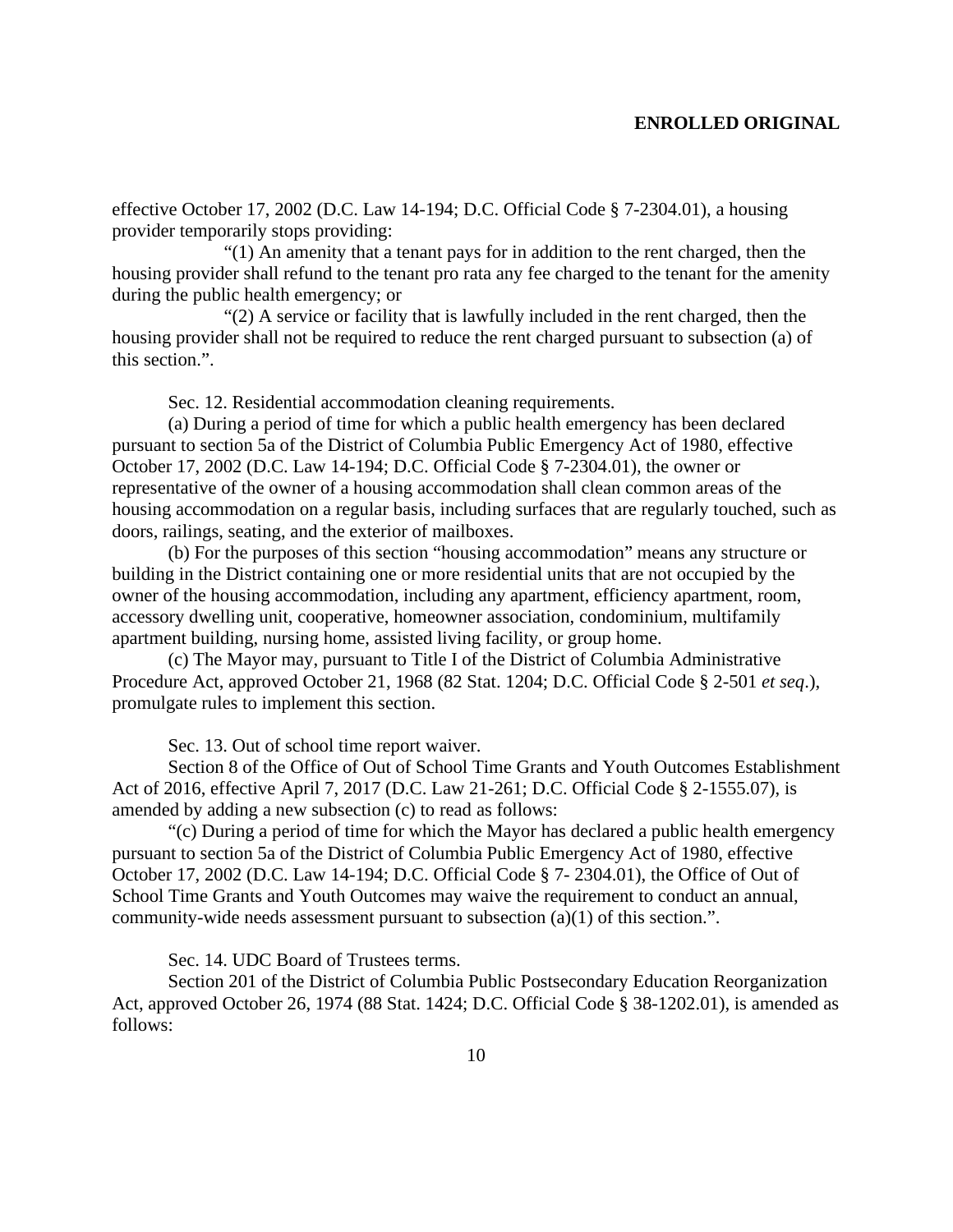(a) Subsection (d) is amended to read as follows:

"(d) All terms on the Board of Trustees shall begin on May 15 and shall end one or 5 years thereafter on May 14. The student member elected pursuant to subsection  $(c)(2)$  of this section shall serve for a term of one year. All other members shall serve for a term of 5 years. Depending on the date of the individual's election or appointment, a member of the Board of Trustees may not actually serve a full term.".

(b) Subsection (e) is amended to read as follows:

"(e) A member of the Board of Trustees who is elected as an alumnus or alumna pursuant to subsection (c)(3) of this section may be re-elected to serve one additional term, after which the individual may not again be elected pursuant to subsection (c)(3) of this section until at least 5 years have passed following the individual's last day of service on the Board.".

(c) Subsection (f) is amended to read as follows:

"(f) A member of the Board of Trustees who is appointed pursuant to subsection  $(c)(1)$  of this section may serve 3 full or partial terms consecutively. No member shall serve for more than 15 consecutive years regardless of whether elected or appointed and shall not serve again thereafter until at least 5 years have passed following the individual's last day of service on the Board.".

Sec. 15. Notice of modified staffing levels.

Section 504(h-1)(1)(B) of the Health-Care and Community Residence Facility Hospice and Home Care Licensure Act of 1983, effective February 24, 1984 (D.C. Law 5-48; D.C. Official Code  $\S$  44-504(h-1)(1)(B)), is amended as follows:

(a) Sub-subparagraph (i) is amended by striking the phrase "; and" and inserting a semicolon in its place.

(b) Sub-subparagraph (ii) is amended by striking the semicolon and inserting the phrase "; and" in its place.

(c) A new sub-subparagraph (iii) is added to read as follows:

"(iii) Provide a written report of the staffing level to the Department of Health for each day that the facility is below the prescribed staffing level as a result of circumstances giving rise to a public health emergency during a period of time for which the Mayor has declared a public health emergency pursuant to section 5a of the District of Columbia Public Emergency Act of 1980, effective October 17, 2002 (D.C. Law 14-194; D.C. Official Code § 7-2304.01).".

Sec. 16. Long-Term Care Facility reporting of positive cases.

Each long-term care facility located in the District shall report daily to the Department of Health both the number of novel 2019 coronavirus (SARS-CoV-2) positive cases and the number of novel 2019 coronavirus (SARS-CoV-2)-related deaths for both employees and residents of the long-term care facility during the period of time for which the Mayor has declared a public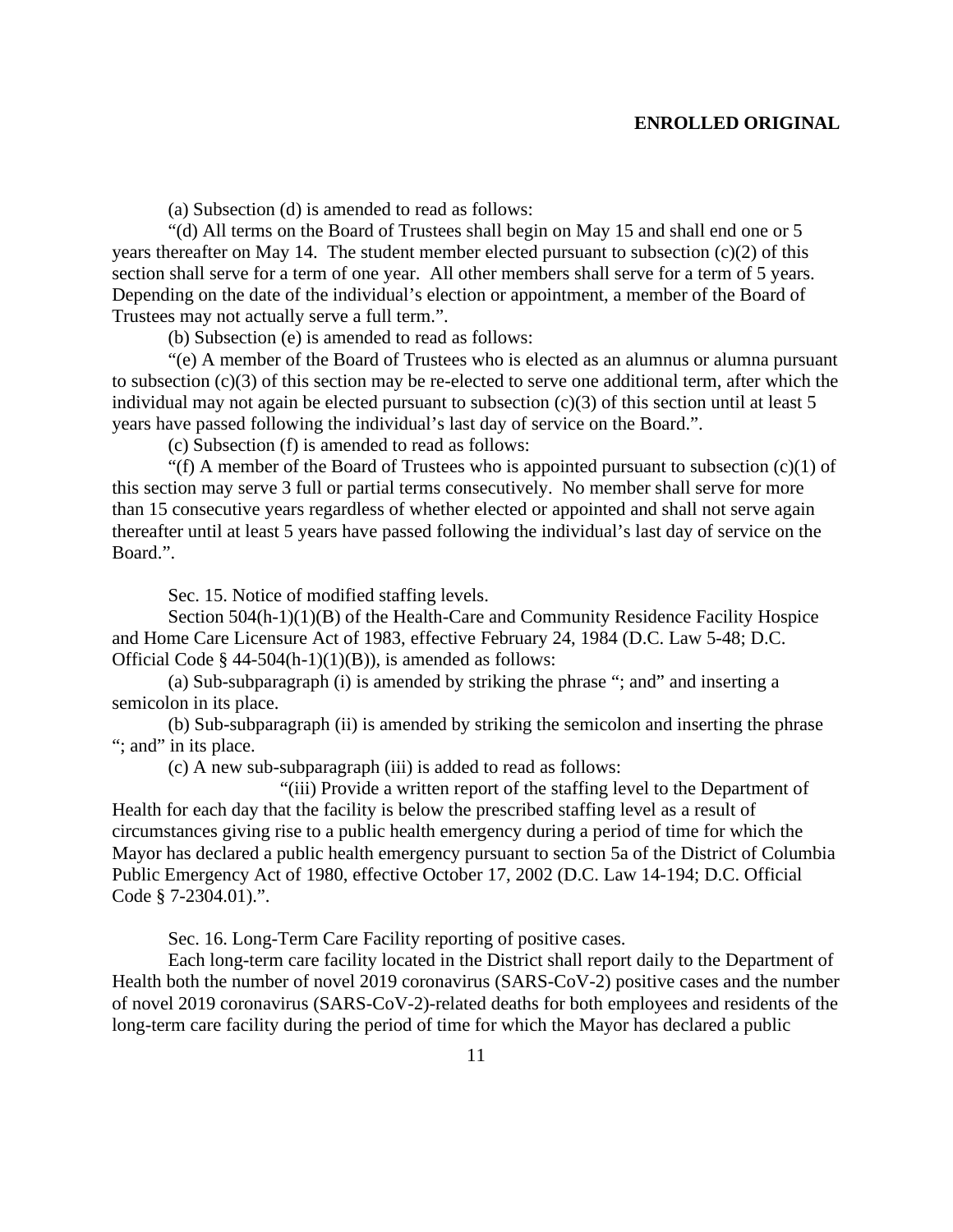health emergency pursuant to section 5a of the District of Columbia Public Emergency Act of 1980, effective October 17, 2002 (D.C. Law 14-194; D.C. Official Code § 7-2304.01), and for 60 days thereafter.

Sec. 17. Contact tracing hiring requirements.

An Act to authorize the Commissioners of the District of Columbia to make regulations to prevent and control the spread of communicable and preventable diseases, approved August 11, 1939 (53 Stat. 1408; D.C. Official Code § 7-131 *et seq*.), is amended by adding a new section 9a to read as follows

"Sec.9a. Contact tracing hiring requirements.

"Of the number of persons hired by the Department of Health for positions, whether they be temporary or permanent, under the Contact Trace Force initiative to contain the spread of the 2019 coronavirus (SARS-CoV-2) in the District, the Director of the Department of Health shall establish a goal and make the best effort to hire at least 50% District residents, and for the position of investigator, whether it be a temporary or permanent position, also establish a goal and make the best effort to hire at least 25% graduates from a workforce development or adult education program funded or administered by the District of Columbia.".

Sec. 18. Shared Work program clarification.

(a) Section 2(5) of the Keep D.C. Working Act of 2010, effective October 15, 2010 (D.C. Law 18-238; D.C. Official Code § 51-171(5)), is amended to read as follows:

"(5) "Normal weekly hours of work" means the usual hours of work for full-time or part-time employees in the affected unit when that unit is operating on its regular basis, not to exceed 40 hours and not including hours of overtime work.".

(b) Section 102 of the COVID-19 Response Supplemental Emergency Amendment Act of 2020, effective April 10, 2020 (D.C. Act 23-286; 67 DCR 4178), is amended as follows:

(1) Subsection (a) is repealed.

(2) Subsection (b) is amended as follows:

(A) The amendatory section 5(c) of the Keep D.C. Working Act of 2010, effective October 15, 2010 (D.C. Law 18-238; D.C. Official Code § 51-174(c)), in paragraph (2) is amended to read as follows:

"(c) A shared work plan shall not be implemented:

"(1) To provide payments to an individual if the individual

is employed by the participating employer on a seasonal, temporary, or intermittent basis; or "(2) During the public health emergency, for employers

that have reported quarterly earnings to the Department of Employment Services for fewer than 3 quarters.".

(B) Paragraph (3) is amended by striking the number "7th" and inserting the number "15th" in its place.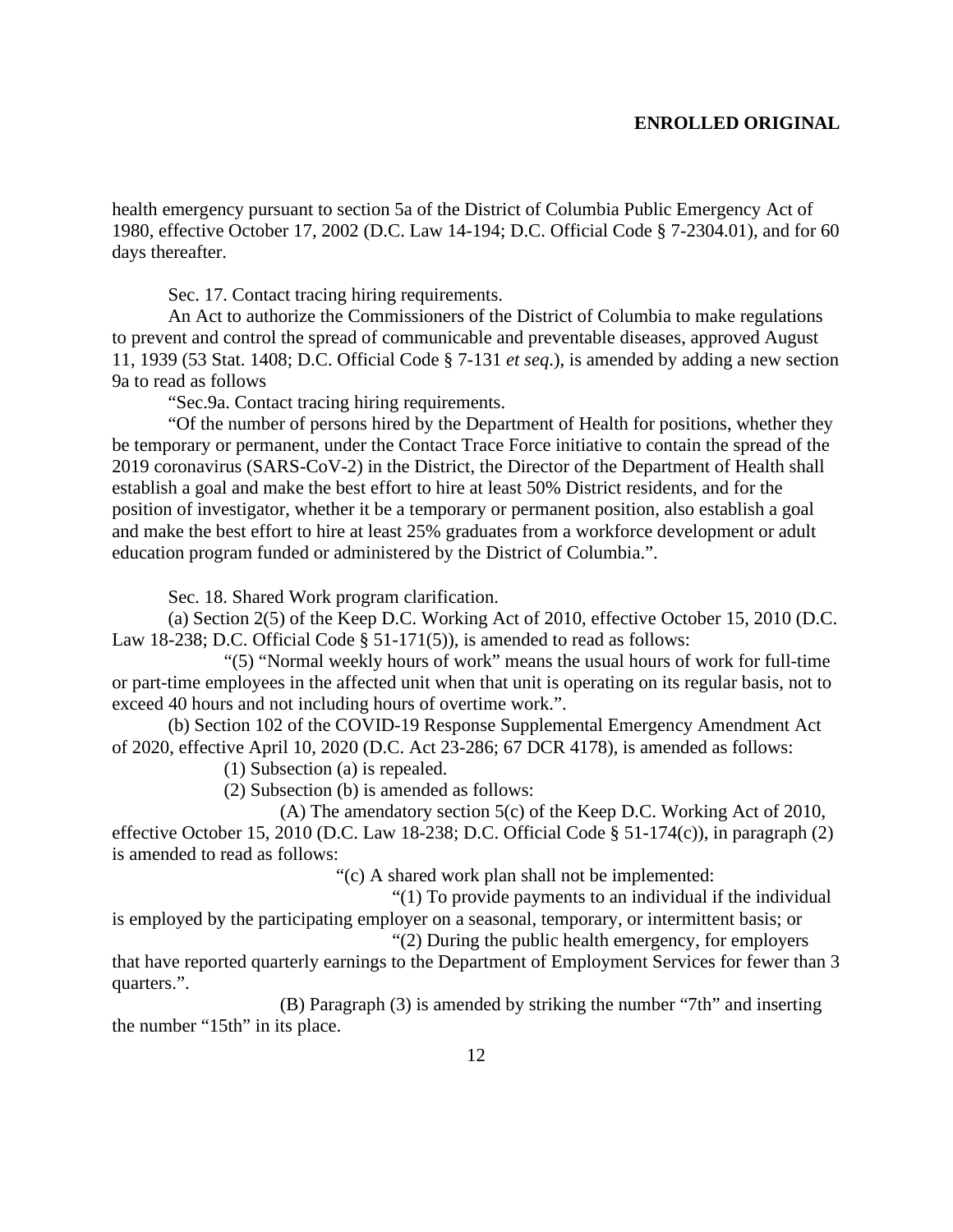Sec. 19. Paid sick leave enforcement clarification.

The amendatory section 1152(b-1) of the Universal Paid Leave Implementation Fund Act of 2016, effective October 8, 2016 (D.C. Law 21-160; D.C. Official Code § 32-551.01(b-1)), in section 104 of the COVID-19 Response Supplemental Emergency Amendment Act of 2020, effective April 10, 2020 (D.C. Act 23-286; 67 DCR 4178), is amended to read as follows:

" $(b-1)(1)$  Notwithstanding subsections (b) and (f) of this section, during the COVID-19 emergency or any declared public health emergency, no more than \$500,000 of the money in the Fund may be used for activities related to enforcement of the declared emergency leave requirement contained in section 3a of the Accrued Sick and Safe Leave Act of 2008, effective April 10, 2020 (D.C. Act 23-286; D.C. Official Code § 32-531.02a).".

Sec. 20. Composting virtual training.

Section 112a(f) of the Sustainable Solid Waste Management Amendment Act of 2014, effective February 26, 2015 (D.C. Law 20-154; D.C. Official Code § 8-1031.12a(f)), is amended by adding a new paragraph (1A) to read as follows:

"(1A) Notwithstanding paragraph (1) of this subsection, during a period of time for which the Mayor has declared a public health emergency pursuant to section 5a of the District of Columbia Public Emergency Act of 1980, effective October 17, 2002 (D.C. Law 14- 194; D.C. Official Code § 7-2304.01), the Mayor, or a contractor selected by the Mayor, may provide the training required by paragraph (1) of this subsection remotely through videoconference.".

Sec. 21. Ballot access reform.

The District of Columbia Election Code of 1955, approved August 12, 1955 (69 Stat. 699; D.C. Official Code § 1-1001.01 *et seq.*), is amended as follows:

(a) Section 8 (D.C. Official Code § 1-1001.08) is amended as follows:

(1) Subsection (b) is amended by adding a new paragraph (3A) to read as follows: "(3A) For the November 3, 2020, general election:

"(A) Petition sheets circulated in support of a candidate for elected office pursuant to this act may be electronically:

"(i) Made available by the candidate to qualified petition circulators;

and

"(ii) Returned by qualified petition circulators to the candidate; and "(B) Signatures on such petition sheets shall not be invalidated because the signer was also the circulator of the same petition sheet on which the signature appears.".

(2) Subsection (j) is amended as follows:

(A) Paragraph (1) is amended by striking the phrase "A duly" and inserting the phrase "Except as provided in paragraph (4) of this subsection, a duly" in its place.

(B) A new paragraph (4) is added to read as follows: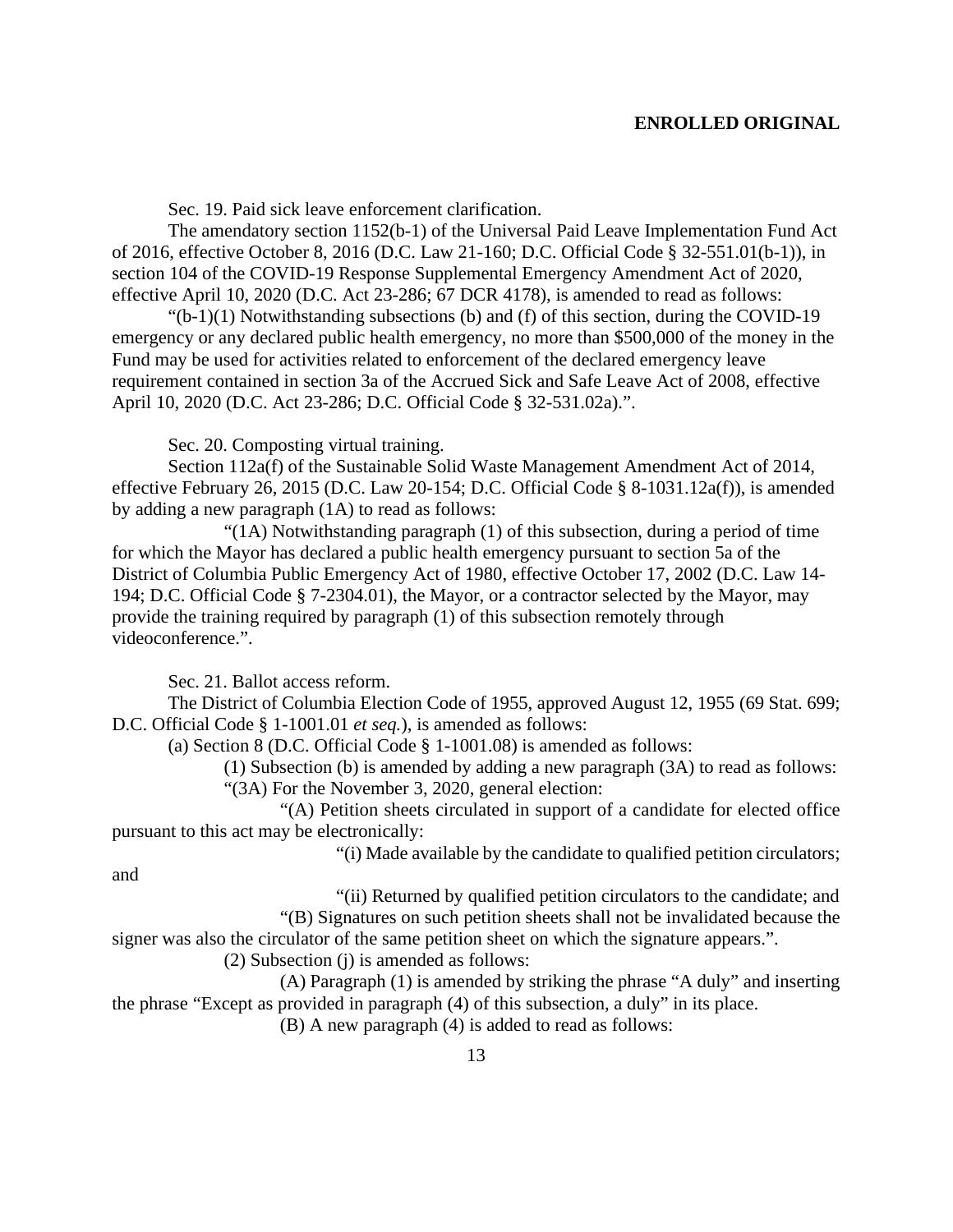"(4) A duly qualified candidate for the following offices for the November 3, 2020, general election may be nominated directly for election to such office by a petition that is filed with the Board not fewer than 90 days before the date of such General Election and signed by the number of voters duly registered under section 7 as follows:

"(A) For Delegate or at-large member of the Council, 250 voters; and

"(B) For member of the Council elected by ward, 150 voters who are registered in the ward from which the candidate seeks election.".

(3) Subsection (n) is amended as follows:

(A) The existing text is designated as paragraph (1).

(B) The newly designated paragraph (1) is amended by striking the phrase "Each candidate" and inserting the phrase "Except as provided in paragraph (2) of this subsection, each candidate" in its place.

(C) A new paragraph (2) is added to read as follows:

"(2) A duly qualified candidate for the following offices for the November 3, 2020, general election may be nominated directly for election to such office by a petition that is filed with the Board not fewer than 90 days before the date of such General Election and signed by the number of voters duly registered under section 7 as follows:

"(A) For member of the State Board of Education elected at-large, 150

"(B) For member of the State Board of Education elected by ward, 50 voters who are registered in the ward from which the candidate seeks election.".

(b) Section 16 (D.C. Official Code § 1-1001.16) is amended as follows:

(1) Subsection (g) is amended by striking the phrase "white paper of good writing quality of the same size as the original or shall utilize the mobile application made available under section 5(a)(19). Each initiative or referendum petition sheet shall consist of one doublesided sheet providing numbered lines for 20 printed" and inserting the phrase "paper of good writing quality or shall utilize the mobile application made available under section  $5(a)(19)$ . Each initiative or referendum petition sheet shall consist of one sheet providing numbered lines for printed" in its place.

(2) A new subsection (g-1) is added to read as follows:

"(g-1) In calendar year 2020:

voters; and

"(1) Petition sheets of proposers may be electronically:

"(A) Made available by the proposers to qualified petition circulators; and

"(B) Returned by qualified petition circulators to the proposers; and

"(2) Signatures on petition sheets of proposers shall not be invalidated because the signer was also the circulator of the same petition sheet on which the signature appears.".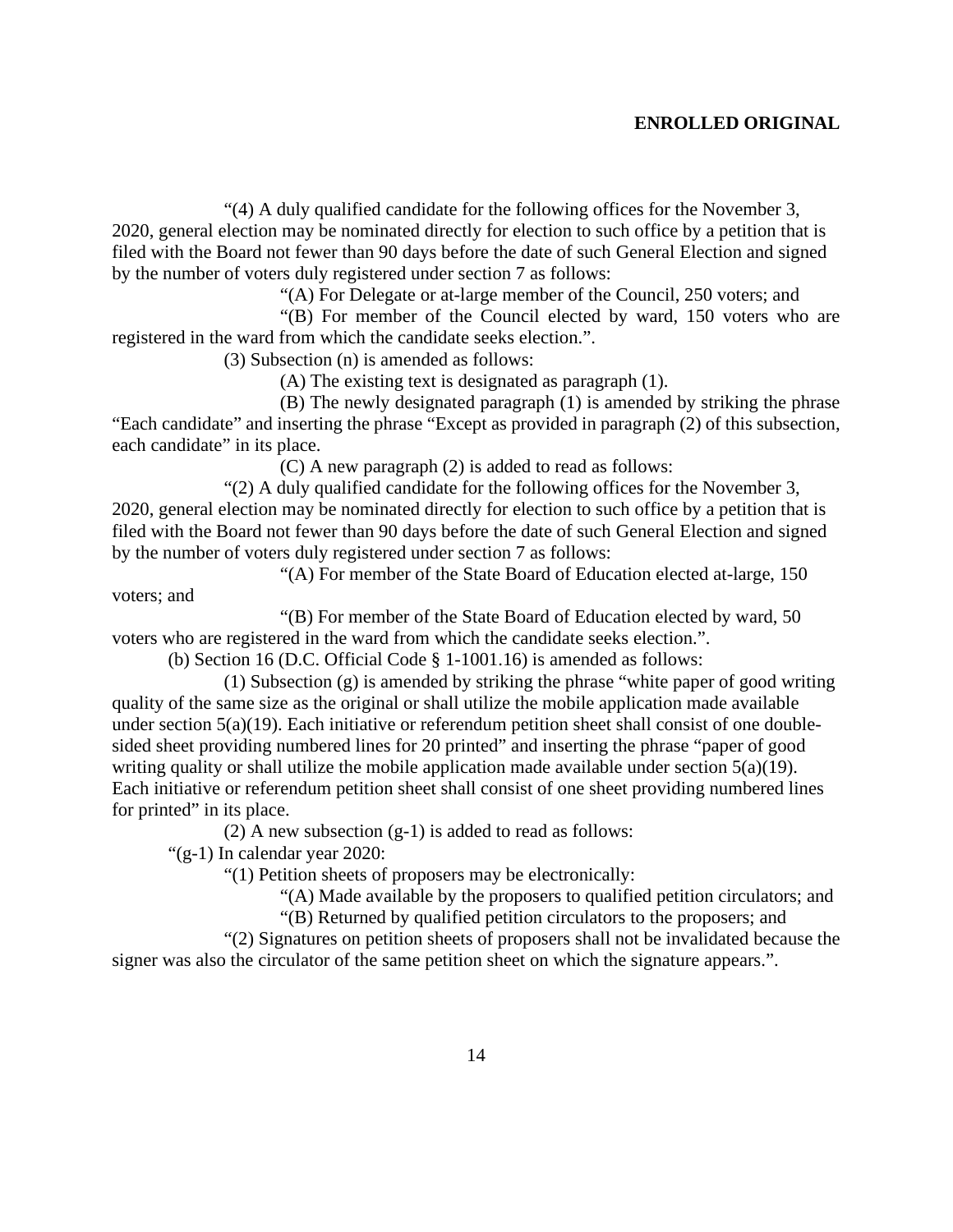Sec. 22. ANC petitioning and grantmaking.

The Advisory Neighborhood Commissions Act of 1976, effective March 26, 1976 (D.C. Law 1-58; D.C. Official Code § 1-309.01 *et seq.*), is amended as follows:

(a) Section  $6(b)$  (D.C. Official Code § 1-309.05(b)) is amended as follows:

(1) Paragraph (1) is amended by striking the phrase "Candidates for" and inserting the phrase "Except as provided in paragraph (3) of this subsection, candidates for" in its place.

(2) A new paragraph (3) is added to read as follows:

"(3) For the November 3, 2020, general election:

"(A) Candidates for member of an Advisory Neighborhood Commission shall be nominated by a petition signed by not fewer than 10 registered qualified electors who are residents of the single-member district from which the candidate seeks election;

"(B) The petitions of a candidate in subparagraph (A) of this paragraph may be electronically:

"(i) Made available by the candidate to a qualified petition

circulator; and

"(ii) Returned by a qualified petition circulator to the candidate;

and

"(C) Signatures on a candidate's petitions shall not be invalidated because the signer was also the circulator of the same petition on which the signature appears.".

(b) Section 16(m)(1) (D.C. Official Code  $\S$  1-309.13(m)(1)) is amended by striking the phrase "District government" and inserting the phrase "District government; except, that notwithstanding any provision of District law, during a period for which a public health emergency has been declared by the Mayor pursuant to section 5a of the District of Columbia Public Emergency Act of 1980, effective October 17, 2002 (D.C. Law 14-194; D.C. Official Code § 7-2304.01), a Commission may approve grants to organizations for the purpose of providing humanitarian relief, including food or supplies, during the public health emergency, or otherwise assisting in the response to the public health emergency anywhere in the District, even if those services are duplicative of services also performed by the District government" in its place.

Sec. 23. Remote notarizations.

The Revised Uniform Law on Notarial Acts Act of 2018, effective December 4, 2018 (D.C. Law 22-189; D.C. Official Code § 1-1231.01 *et seq*.), is amended as follows:

(a) Section 2 (D.C. Official Code § 1-1231.01) is amended by adding a new paragraph (1A) to read as follows:

"(1A) "Audio-video communication" means an electronic device or process that: "(A) Enables a notary public to view, in real time, an individual and to

compare for consistency the information and photos on that individual's government-issued identification; and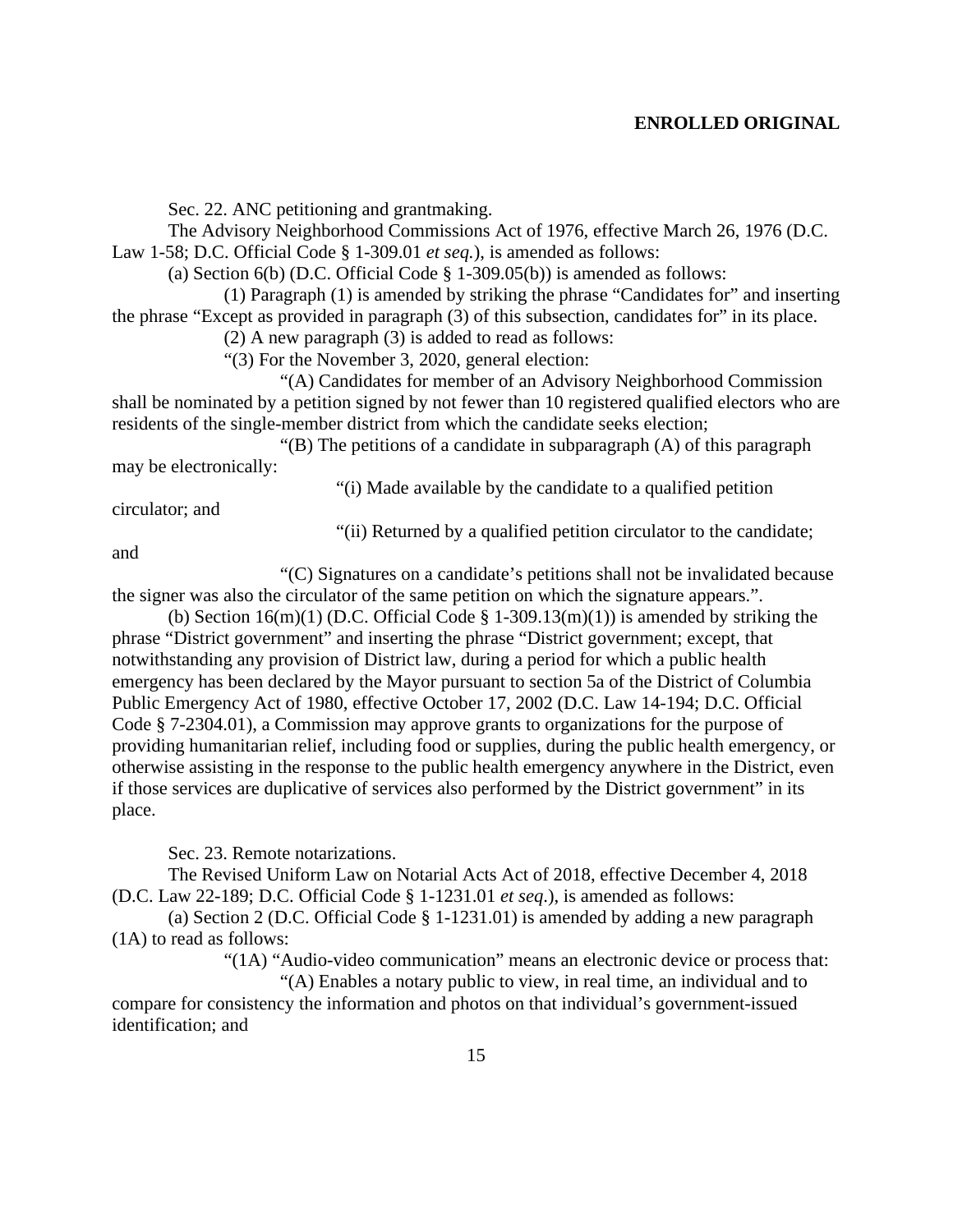"(B) Is specifically designed to facilitate remote notarizations.".

(b) Section 6 (D.C. Official Code § 1-1231.05) is amended to read as follows:

(1) The existing text is designated as subsection (a).

(2) A new subsection (b) is added to read as follows:

"(b) Notwithstanding any provision of District law, during a period of time for which the Mayor has declared a public health emergency pursuant to section 5a of the District of Columbia Public Emergency Act of 1980, effective October 17, 2002 (D.C. Law 14-194; D.C. Official Code § 7-2304.01), the Mayor may authorize, without the personal appearance of the individual making the statement or executing the signature, notarial acts required or permitted under District law if:

"(1) The notary public and the individual communicate with each other simultaneously by sight and sound using audio-video communication; and

"(2) The notary public:

"(A) Has notified the Mayor of the intention to perform notarial acts using audio-video communication and the identity of the audio-video communication the notary public intends to use;

"(B) Has satisfactory evidence of the identity of the individual by personal knowledge or by the individual's presentation of a current government-issued identification that contains the signature and photograph of the individual to the notary public during the video conference;

"(C) Confirms that the individual made a statement or executed a signature on a document;

"(D) Receives by electronic means a legible copy of the signed document directly from the individual immediately after it was signed;

"(E) Upon receiving the signed document, immediately completes the notarization;

"(F) Upon completing the notarization, immediately transmits by electronic means the notarized document to the individual;

"(G) Creates, or directs another person to create, and retains an audiovisual recording of the performance of the notarial act for 3 years from the date of the notarial act; and

"(H) Indicates on a certificate of the notarial act and in a journal that the individual was not in the physical presence of the notary public and that the notarial act was performed using audio-visual communication.".

(c) Section 10 (D.C. Official Code § 1-1231.09) is amended by adding a new subsection (d) to read as follows:

"(d) Notwithstanding any provision of District law, during a period of time for which the Mayor has declared a public health emergency pursuant to section 5a of the District of Columbia Public Emergency Act of 1980, effective October 17, 2002 (D.C. Law 14-194; D.C. Official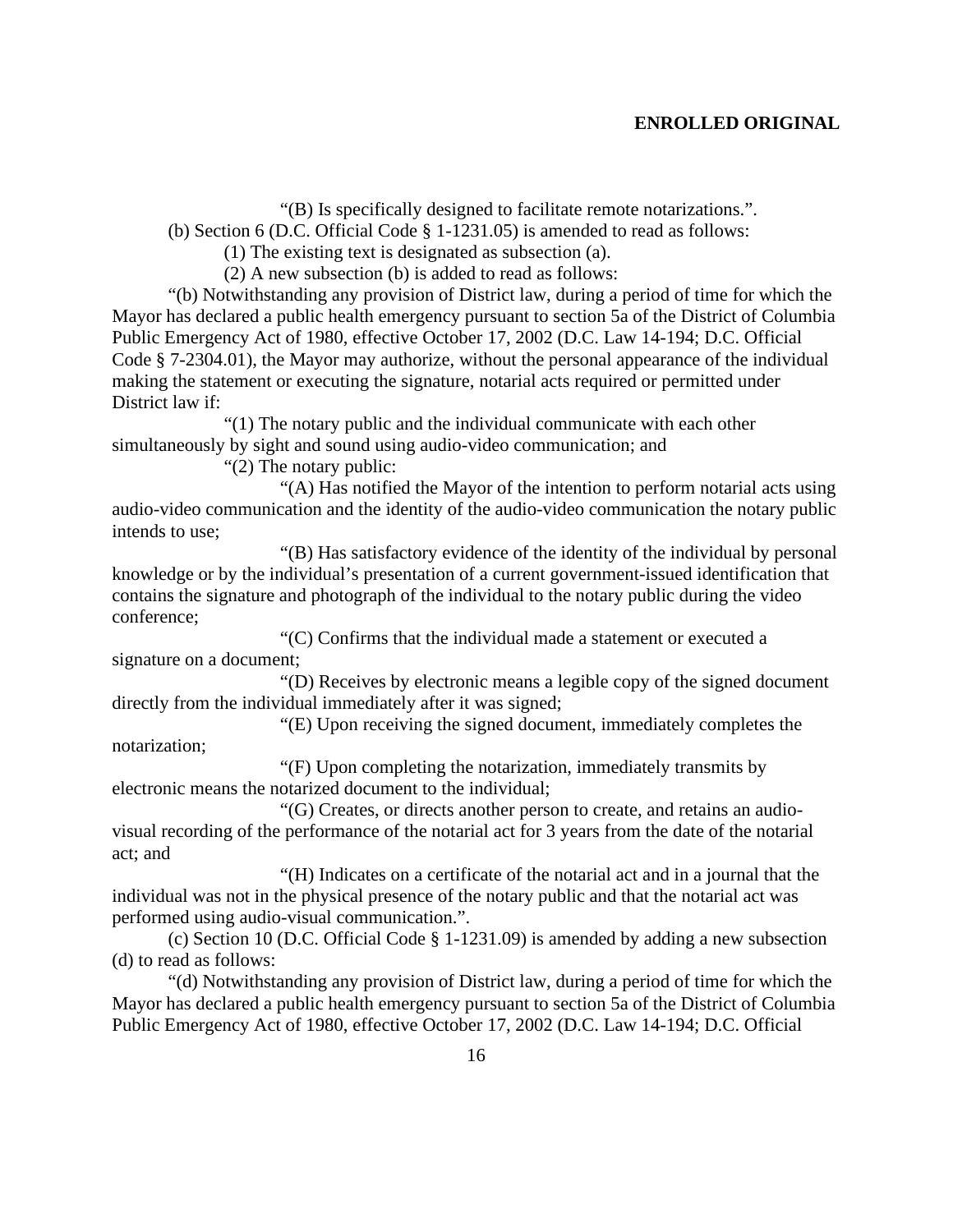Code § 7-2304.01), a notarial act shall be deemed to be performed in the District regardless of the notary public's physical location at the time of the notarial act so long as the requirements of section 6(b) are met.".

Sec. 24. Electronic witnessing.

(a) Title 16 of the District of Columbia Code is amended as follows:

(1) Section 16-4802 is amended as follows:

(A) New paragraphs (9A) and (9B) are added to read as follows:

"(9A) "Electronic" means relating to technology having electrical, digital, magnetic, wireless, optical, electromagnetic, or similar capabilities.

"(9B) "Electronic presence" means when one or more witnesses are in a different physical location than the designator but can observe and communicate with the designator and one another to the same extent as if the witnesses and designator were physically present with one another.".

(B) New paragraphs (11A) and (11B) are added to read as follows:

"(11A) "Record" means information that is inscribed on a tangible

medium or that is stored in an electronic medium and is retrievable in perceivable form.

"(11B) "Sign" means with present intent to authenticate or adopt a record

to:

"(A) Execute or adopt a tangible symbol; or

"(B) Affix to or associate with the record an electronic signature.".

(2) Section 16-4803 is amended as follows:

(A) Subsection (c) is amended by striking the phrase "the adult signs the designation in the presence of the designator" and inserting the phrase "the adult signs the designation in the presence or, during a period of time for which the Mayor has declared a public health emergency pursuant to § 7-2304.01, the electronic presence of the designator" in its place.

(B) Subsection (d) is amended by striking the phrase "in the presence of 2 witnesses" and inserting the phrase "in the presence or, during a period of time for which the Mayor has declared a public health emergency pursuant to § 7-2304.01, the electronic presence of 2 witnesses" in its place.

(b) Title 21 of the District of Columbia Code is amended as follows:

(1) Section 21-2011 is amended as follows:

(A) New paragraphs (5B-i), (5B-ii) are added to read as follows:

"(5B-i) "Electronic" means relating to technology having electrical, digital, magnetic, wireless, optical, electromagnetic, or similar capabilities.

"(5B-ii) "Electronic presence" means when one or more witnesses are in a different physical location than the signatory but can observe and communicate with the signatory and one another to the same extent as if the witnesses and signatory were physically present with one another.".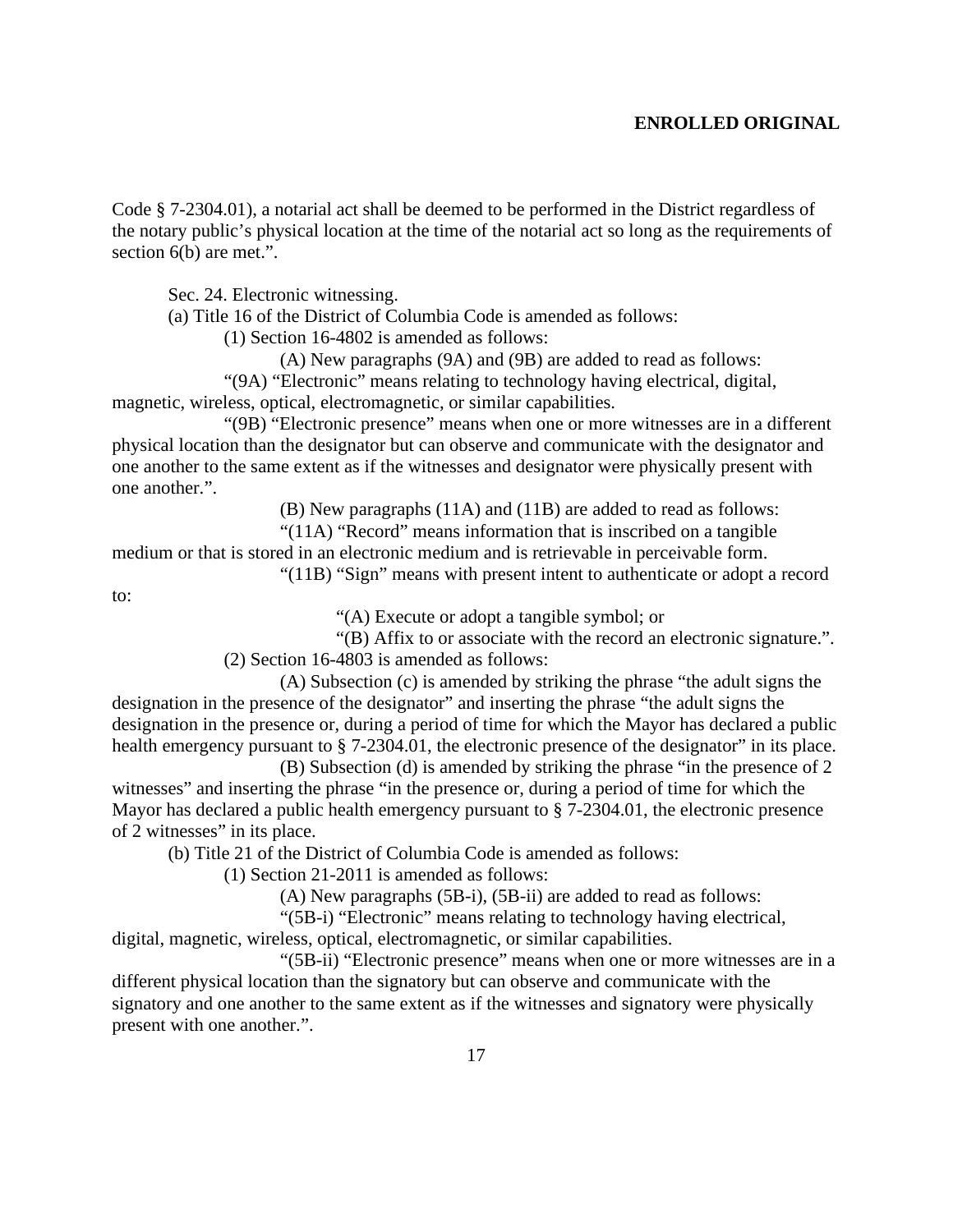(B) New paragraphs (23A) and (23B) are added to read as follows:

"(23A) "Record" means information that is inscribed on a tangible medium or that is stored in an electronic medium and is retrievable in perceivable form.

"(23B) "Sign" means with present intent to authenticate or adopt a record to:

"(A) Execute or adopt a tangible symbol; or

"(B) Affix to or associate with the record an electronic signature.".

(2) Section 21-2043 is amended by adding a new subsection (c-1) to read as

follows:

 $\degree$  (c-1) With respect to witnesses referred to in subsection (c) of this section, witnesses must be in the presence or, during a period of time for which the Mayor has declared a public health emergency pursuant to § 7-2304.01, the electronic presence of the signatory.".

(3) Section 21-2202 is amended as follows:

(A) New paragraphs (3A) and (3B) are added to read as follows:

"(3A) "Electronic" means relating to technology having electrical, digital, magnetic, wireless, optical, electromagnetic, or similar capabilities.

"(3B) "Electronic presence" means when one or more witnesses are in a different physical location than the principal but can observe and communicate with the principal and one another to the same extent as if the witnesses and principal were physically present with one another.".

(B) A new paragraph (6B) is added to read as follows:

"(6B) "Record" means information that is inscribed on a tangible medium or that is stored in an electronic medium and is retrievable in perceivable form.".

(C) A new paragraph (8) is added to read as follows:

"(8) "Sign" means with present intent to authenticate or adopt a record to:

"(A) Execute or adopt a tangible symbol; or

"(B) Affix to or associate with the record an electronic signature.".

(4) Section 21-2205(c) is amended by striking the phrase "2 adult witnesses who affirm that the principal was of sound mind" and inserting the phrase "2 adult witnesses who, in the presence or, during a period of time for which the Mayor has declared a public health emergency pursuant to § 7-2304.01, the electronic presence of the principal, affirm that the principal was of sound mind" in its place.

(5) Section  $21-2210(c)$  is amended is amended by striking the phrase "There shall be at least 1 witness present" and inserting the phrase "There shall be at least one witness present or, during a period of time for which the Mayor has declared a public health emergency pursuant to § 7-2304.01, electronically present" in its place.

(c) Title III of the Disability Services Reform Amendment Act of 2018, effective May 5, 2018 (D.C. Law 22-93; D.C. Official Code § 7-2131 *et seq.*), is amended as follows:

(1) Section 301 (D.C. Official Code § 7-2131) is amended as follows:

(A) New paragraphs (6A) and (6B) are added to read as follows: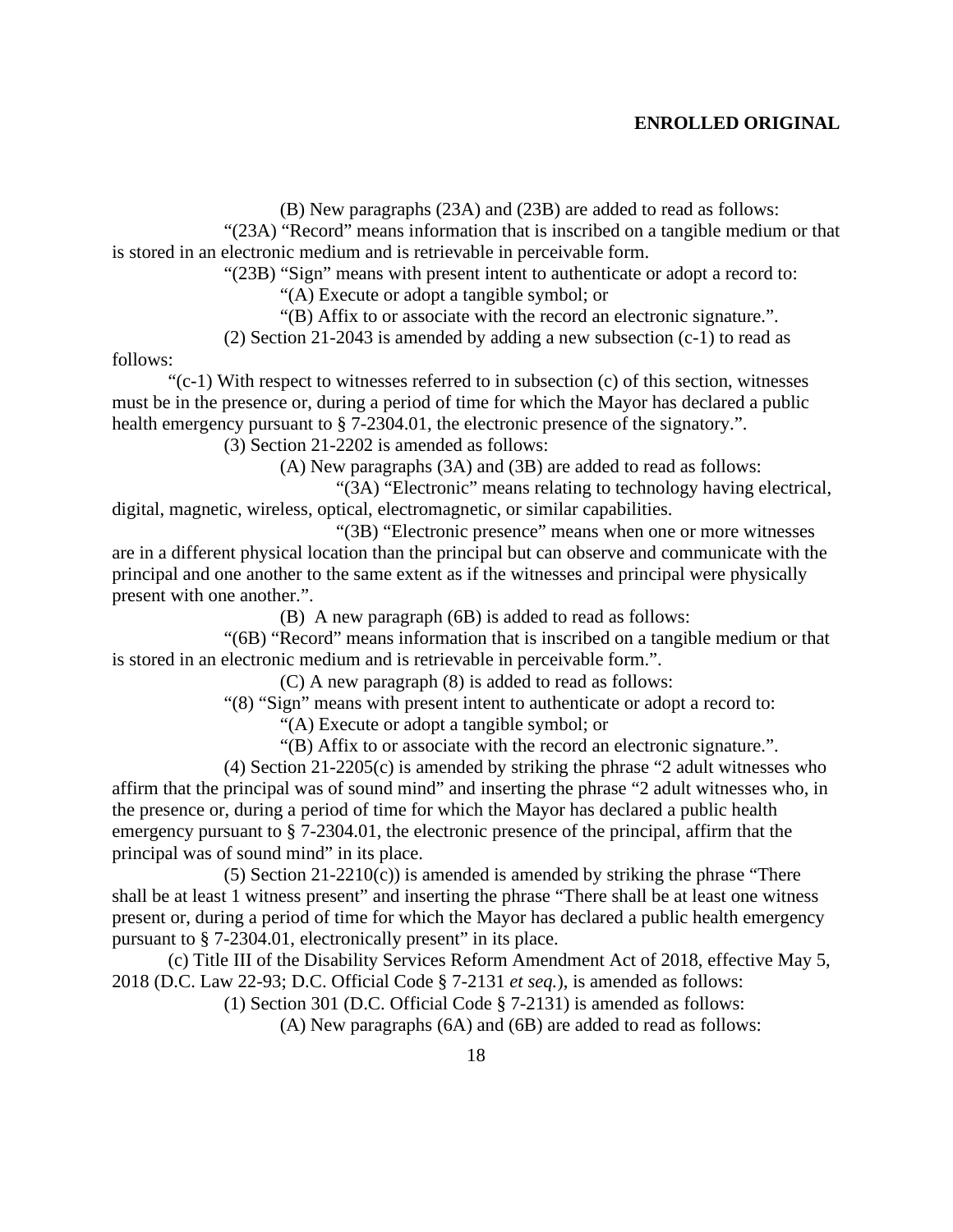"(6A) "Electronic" means relating to technology having electrical, digital, magnetic, wireless, optical, electromagnetic, or similar capabilities.

"(6B) "Electronic presence" means when one or more witnesses are in a different physical location than the signatory but can observe and communicate with the signatory and one another to the same extent as if the witnesses and signatory were physically present with one another.".

(B) New paragraph (9A) and (9B) are added to read as follows:

"(9A) "Record" means information that is inscribed on a tangible medium or that is stored in an electronic medium and is retrievable in perceivable form.

"(9B) "Sign" means with present intent to authenticate or adopt a record to:

"(A) Execute or adopt a tangible symbol; or

"(B) Affix to or associate with the record an electronic signature.".

(2) Section 302 (D.C. Official Code § 7-2132) is amended by adding a new subsection (c-1) to read as follows:

"(c-1) With respect to witnesses referred to in subsection (c) of this section, witnesses must be in the presence or, during a period of time for which the Mayor has declared a public health emergency pursuant to § 7-2304.01, the electronic presence of the signatory.".

Sec. 25. Contractor reporting of positive cases.

(a) A District government contractor shall immediately report to the District government's contract administrator and contracting officer if the contractor learns, or has reason to believe, that a covered employee has come into contact with, had a high likelihood of coming into contact with, or has worked in close physical proximity to a covered individual when either individual was exposed, or suspected to have been exposed, to SARS-CoV-2. The report shall contain the following information:

(1) The name, telephone number, and email address of the covered employee;

(2) The date on, and location at, which the exposed person was exposed, or suspected to have been exposed, to SARS-CoV-2, if known;

(3) All of the covered employee's tour-of-duty locations or jobsite addresses and the dates on which the employee was at such locations and addresses;

(4) The names of all covered individuals with whom the covered employee is known to have come into contact, or had a high likelihood of coming in contact with, or was in close physical proximity to, while the covered employee performed any duty under the contract with the District; and

(5) Any other information related to the exposed person that will enable the District to protect the health or safety of District residents, employees, or the general public.

(b) A District government contractor shall immediately cease the on-site performance of a covered employee until such time as the covered employee no longer poses a health risk as determined in writing by a licensed health care provider. The District government contractor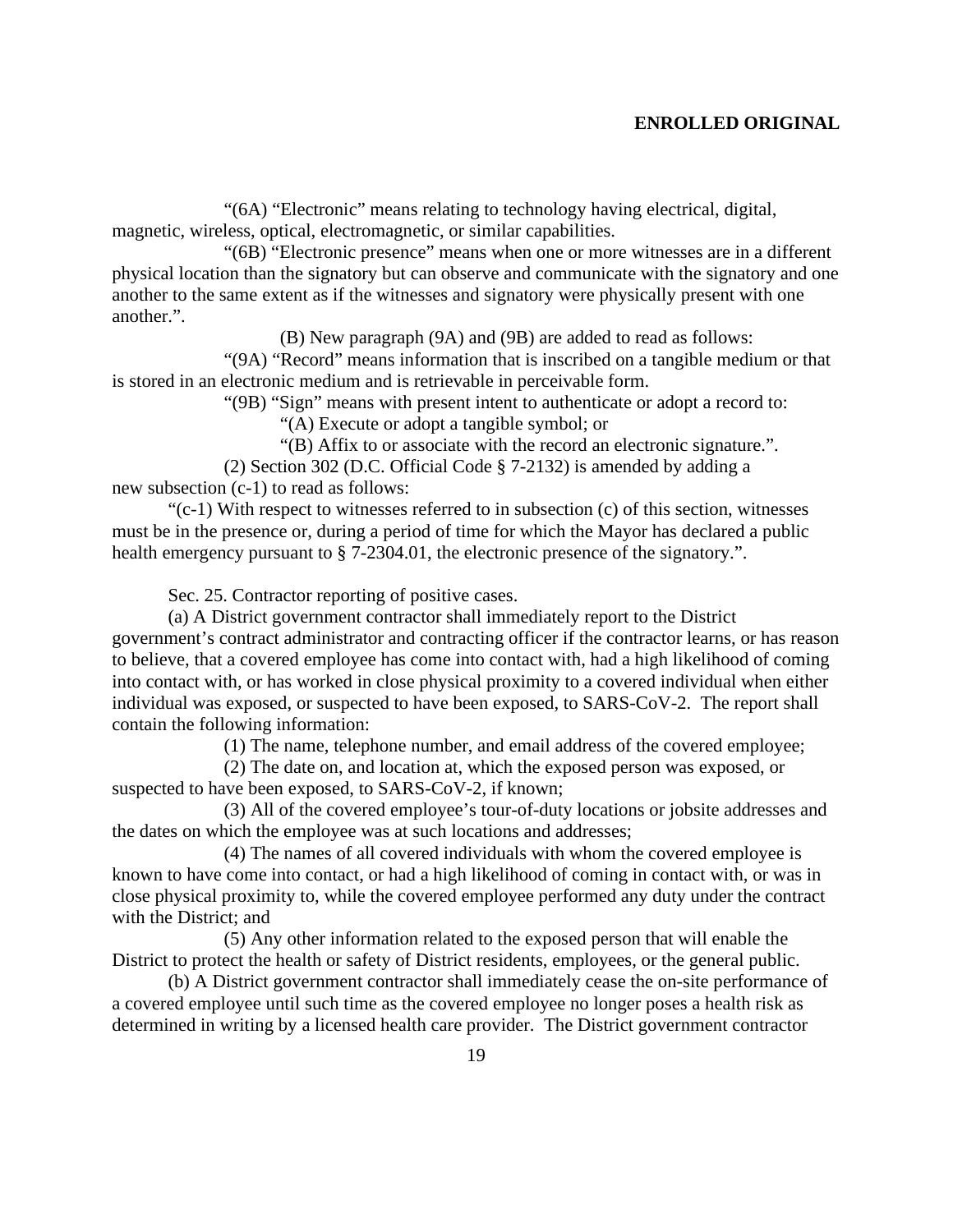shall provide a written copy of the determination to the contract administrator and the contracting officer before the covered employee returns to his or her tour-of-duty location or jobsite address.

(c) The District shall securely maintain the name, telephone number, and email address of exposed persons and shall not disclose such information to a third party except as authorized or required by law.

(d) For purposes of this section, the term:

(1) "Covered employee" means an employee, volunteer, subcontractor, agent of a District government contractor that has provided any service under a District contract and has

(A) Tested positive for SARS-CoV-2

(B) Is in quarantine or isolation due to exposure or suspected exposure to the SARS-CoV-2; or

(C) Is exhibiting symptoms of COVID-19.

(2) "Covered individual" means:

(A) A District government employee, volunteer, or agent;

(B) An individual in the care of the District or the contractor; and

(C) A member of the public who interacted with, or was in close proximity to, a person exposed to SARS-CoV-2while the exposed person carried out performance under a District government contract while the exposed person was at a District government facility or a facility maintained or served by the contractor under a District government contract.

(3) "COVID-19" means the disease caused by the novel 2019 coronavirus (SARS-CoV-2).(4) "District government facility" means a building or any part of a building that is owned, leased, or otherwise controlled by the District government.

(5) "SARS-CoV-2" means the novel 2019 coronavirus.

Sec. 26. Liability clarification.

The amendatory section 5a(d)(3A)(B) of the District of Columbia Public Emergency Act of 1980, effective March 5, 1981 (D.C. Law 3-149; D.C. Official Code § 7-2304.01(d)(3A)(B)), in section 3(b) of the COVID-19 Supplemental Corrections Emergency Amendment Act of 2020, effective May 4, 2020 (D.C. Act 23-299; 67 DCR \_\_\_), is amended as follows:

(a) Strike the phrase "volunteer, or District government contractor" and insert the phrase "volunteer, donor, or District government contractor" in its place.

(b) Strike the phrase "purpose, or contractual or voluntary service" and insert the phrase "purpose, contractual or voluntary service, or donation" in its place.

Sec. 27. Jail reporting.

Section 3022(c) of the Office of the Deputy Mayor for Public Safety and Justice Establishment Act of 2011, effective September 14, 2011 (D.C. Law 19-21; D.C. Official Code §  $1-301.191(c)$ , is amended as follows: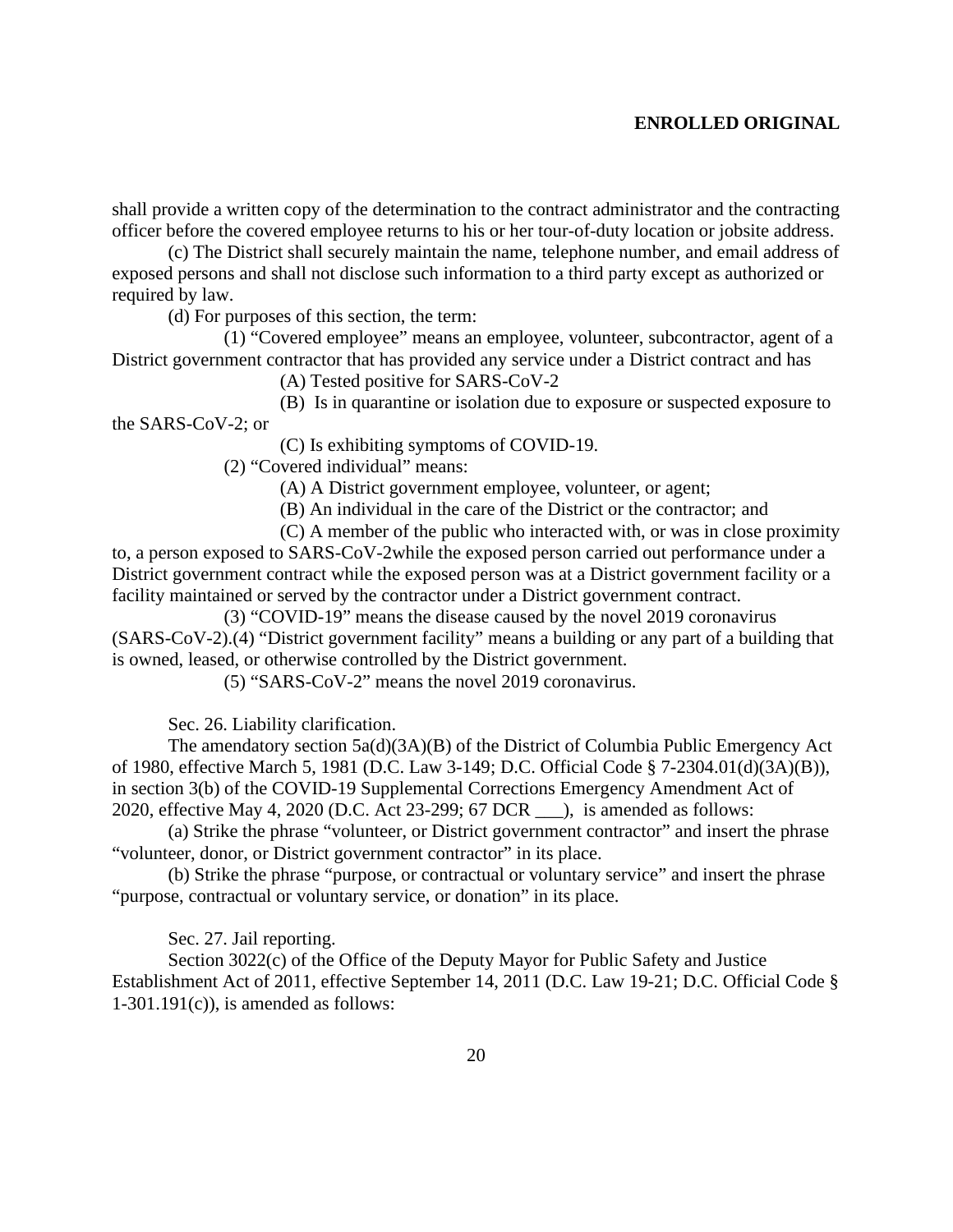(a) Paragraph  $(5)(B)$  is amended by striking the phrase "; and" and inserting a semicolon in its place.

(b) Paragraph  $(6)(G)(viii)$  is amended by striking the period and inserting the phrase "; and" in its place.

(c) A new paragraph (7) is added to read as follows:

"(7) During a period of time for which the Mayor has declared a public health emergency pursuant to section 5a of the District of Columbia Public Emergency Act of 1980, effective October 17, 2002 (D.C. Law 14-194; D.C. Official Code § 7-2304.01), provide to the Council Committee with jurisdiction over the Office a weekly written update containing the following information:

"(A) Unless otherwise distributed to the Chairperson of the Council Committee with jurisdiction over the Office by the Criminal Justice Coordinating Council, a daily census for that week of individuals detained in the Central Detention Facility and Correctional Treatment Facility, categorized by legal status;

"(B) Any District of Columbia Government response to either the United States District Court for the District of Columbia or the Court-appointed inspectors regarding the implementation of the Court's orders and resolution of the inspectors' findings in the matter of *Banks v. Booth* (Civil Action No. 20-849), redacted for personally identifiable information; and "(C) A description of:

"(i) All actions taken by the District Government to improve conditions of confinement in the Central Detention Facility and Correctional Treatment Facility, including by the Director of the Department of Youth and Rehabilitation Services, or Director's designee; and

"(ii) Without reference to personally identifiable information, COVID-19 testing of individuals detained in the Central Detention Facility and Correctional Treatment Facility, including whether and under what conditions the District is testing asymptomatic individuals.".

Sec. 28. 8th and O disposition extension.

Section 1 of An Act Authorizing the sale of certain real estate in the District of Columbia no longer required for public purposes, approved August 5, 1939 (53 Stat. 1211; D.C. Official Code § 10-801), is amended as follows:

(a) Subsection (b-3) is amended by adding a new paragraph (8) to read as follows:

"(8) Notwithstanding paragraph (2) of this subsection, for the disposition of the District-owned real property located at 1336 8th Street, N.W., 50% of the affordable units shall be for housing for which a low-income household will pay no more than 30% of its income toward housing costs, and 50% of the units shall be housing for which a moderate-income household will pay no more than 30% of its income toward housing costs, whether or not the units to be constructed are rental units or ownership units. The Land Disposition and